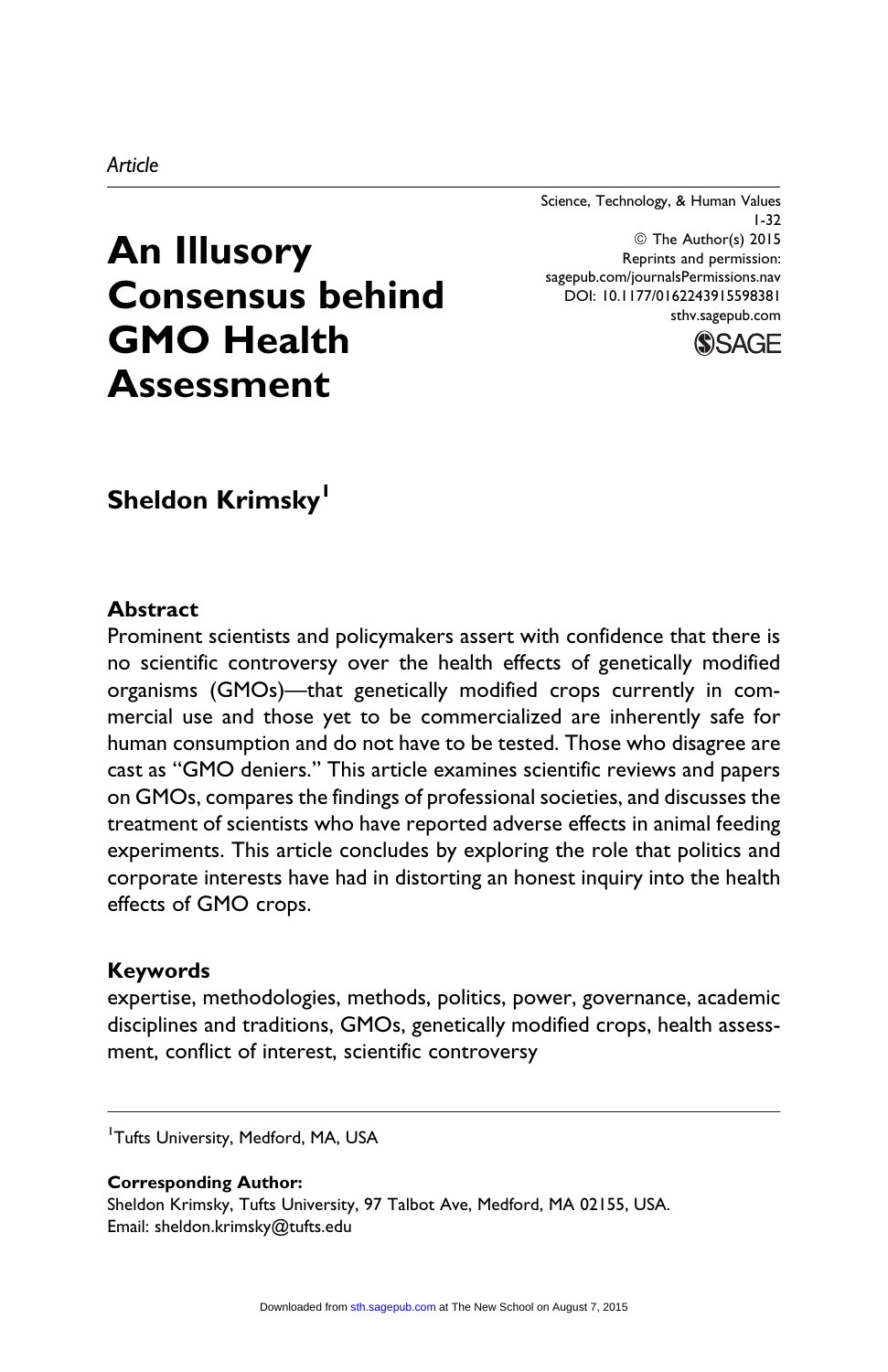## Introduction

This article is written in three parts. First, I examine the scientific literature through the systematic reviews of animal feeding experiments and the findings of professional societies on the health assessment of genetically modified (genetically modified organism [GMO]) crops. Second, I discuss the reception among segments of the scientific community of two highvisibility published research papers that found adverse effects in animal feeding studies. Third, I discuss the implications of my analysis for how people should understand the current state of science regarding the health assessment of GMOs as well as how it informs science, technology, and society (STS) studies.

The scientific literature on the health effects of GMO crops falls into three clusters. One group of authors (cluster 1) states that there is no need for testing GMO products, as long as you know the proteins coded by the transferred genes and the host organisms. The transgenic products are considered as safe or safer than traditional hybrid crops or other non-transgenic methods.

Another group of authors (cluster 2) makes as strong a claim that each GMO product must be tested for a variety of possible effects. They assert that science cannot, a priori, claim that a product of genetic modification is safe without undertaking a testing program that includes multiyear and multigenerational tests in animals fed on the transgenic crop. Finally, a third group of scientific authors (cluster 3) asserts in their published articles that some GMO crops, when fed to animals, have exhibited harmful effects compared to non-GMO controls, and these results should draw attention to human health concerns.

As an example of cluster 1 scientists, Richard Roberts (2004), Nobel Laureate in Physiology or Medicine, wrote, ''hundreds of studies and tests have been done on GMO safety and we have seen no scientific evidence that GMOs are inherently more dangerous than crops produced by traditional plant breeding.'' Nicolia et al. (2014) wrote in their review of genetic engineering crop safety research, ''We have reviewed the scientific literature on GE crop safety for the last 10 years that catches the scientific consensus matured since GE plants became widely cultivated worldwide, and we can conclude that the scientific research conducted so far has not detected any significant hazard directly connected with the use of GM crops.'' Peter Lachman (1999) of the British Academy of Medical Sciences stated, ''There is no experimental evidence nor any plausible mechanism by which the process of genetic modification can make plants hazardous to human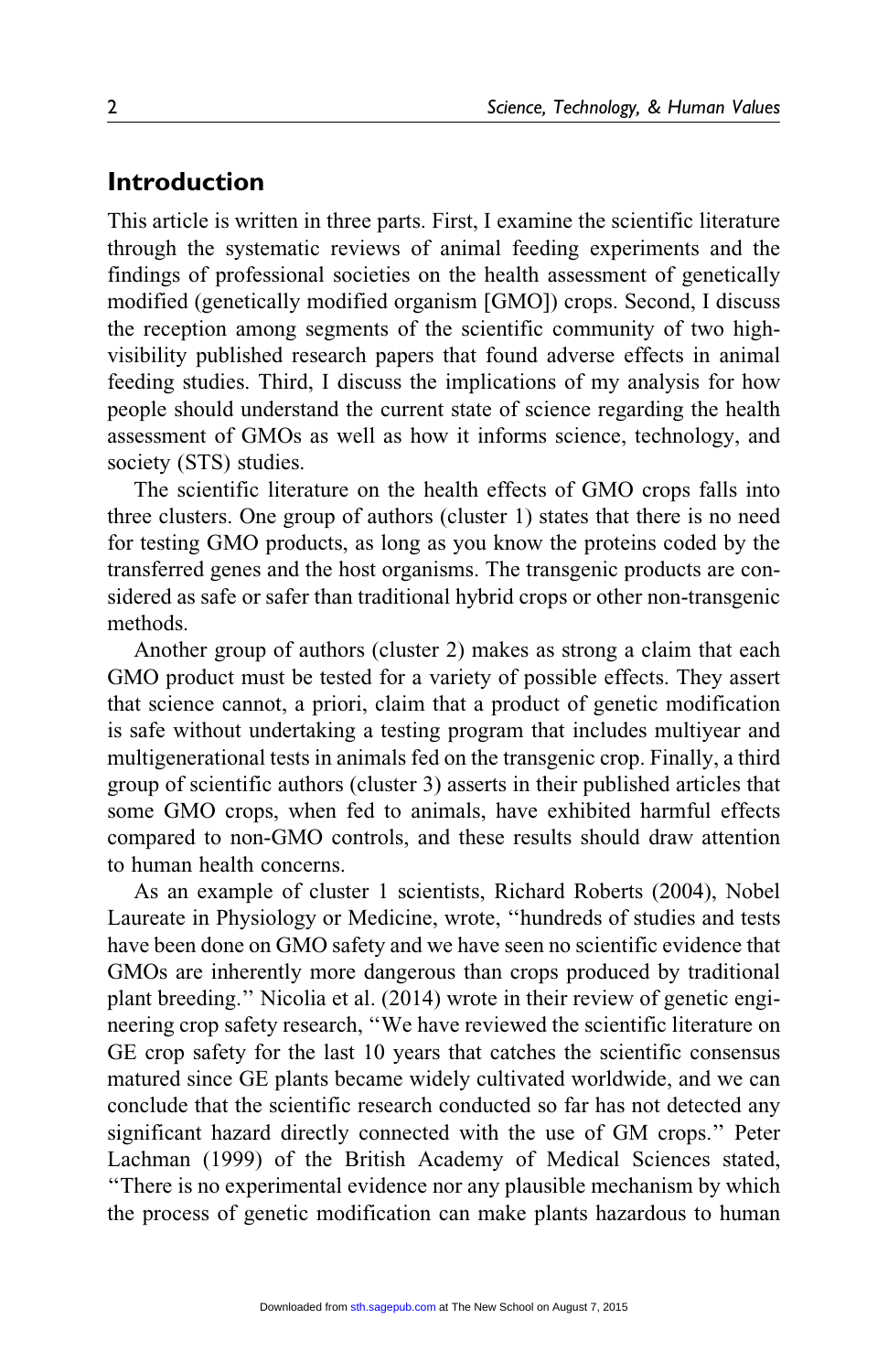beings.'' He dismisses the allergenicity mechanism or the use of antibiotic resistance markers in the GMO as beside the point. Regarding allergenicity, Lachman argued, since we know the allergen before we transplant the gene, it is to be expected that it would be allergenic in the new plant. It is not a new risk. Concerning antibiotic resistant genes, Lachman (1999, 69) noted, ''The practice of leaving antibiotic resistant markers in the GM plant ... is a hypothetical risk that antibiotic resistance could spread to gut flora.'' Lachman called an end to the scientific controversy in 1999 before it barely began.

Gro Harlem Brundtland (Wilson and Highfield 2002), World Health Organization (WHO) Director General, stated that the available evidence shows that GM foods are ''not likely to present human health risks'' and therefore ''these foods may be eaten.'' Jacques Diouf (2002), Food and Agriculture Organization (FAO) Director General, announced that current scientific research confirms the safety of GM food. And Norman Borlaug (2014), Nobel Laureate, said to a packed hall consisting of researchers and food scientists in Nairobi, ''There is no evidence to indicate that biotechnology is dangerous. After all, mother nature has been doing this kind of thing for God knows how long.''

Both skeptics and non-skeptics of GMOs purport to debunk the myths of their opponents. Popular Science magazine cited as an illustration GM apples in its article ''Core Truths: 10 common GMO claims debunked.'' After interviewing nearly a dozen scientists, Popular Science reported (Borel 2014) that consumers should not have much to fear about GMOs. In contrast, a 123-page monograph published in Earth Open Source (Antoniou, Robinson, and Fagan 2012) debunked the myths of GMO advocates. Each side of the debate uses the term ''myth'' pejoratively against an opponent to describe allegedly false claims, false logic, or a biased interpretation of science. A National Geographic story (Achenbach 2015) connected GMO skeptics to climate change deniers. What does the actual science tell us about the health assessment of GMOs?

## Systematic Reviews

To gain some understanding of how the safety issues were addressed in the scientific literature, I did a search in PubMed and Web of Science for systematic reviews of GMO health effects from 2008 to 2014, which examined animal feeding studies. Eight reviews published in refereed publications were found. The conclusions of the reviewers were distributed across my three clusters. The first review (Maghari and Ardekani 2011) noted, ''Many scientific data indicate that animals fed by GM crops have been harmed or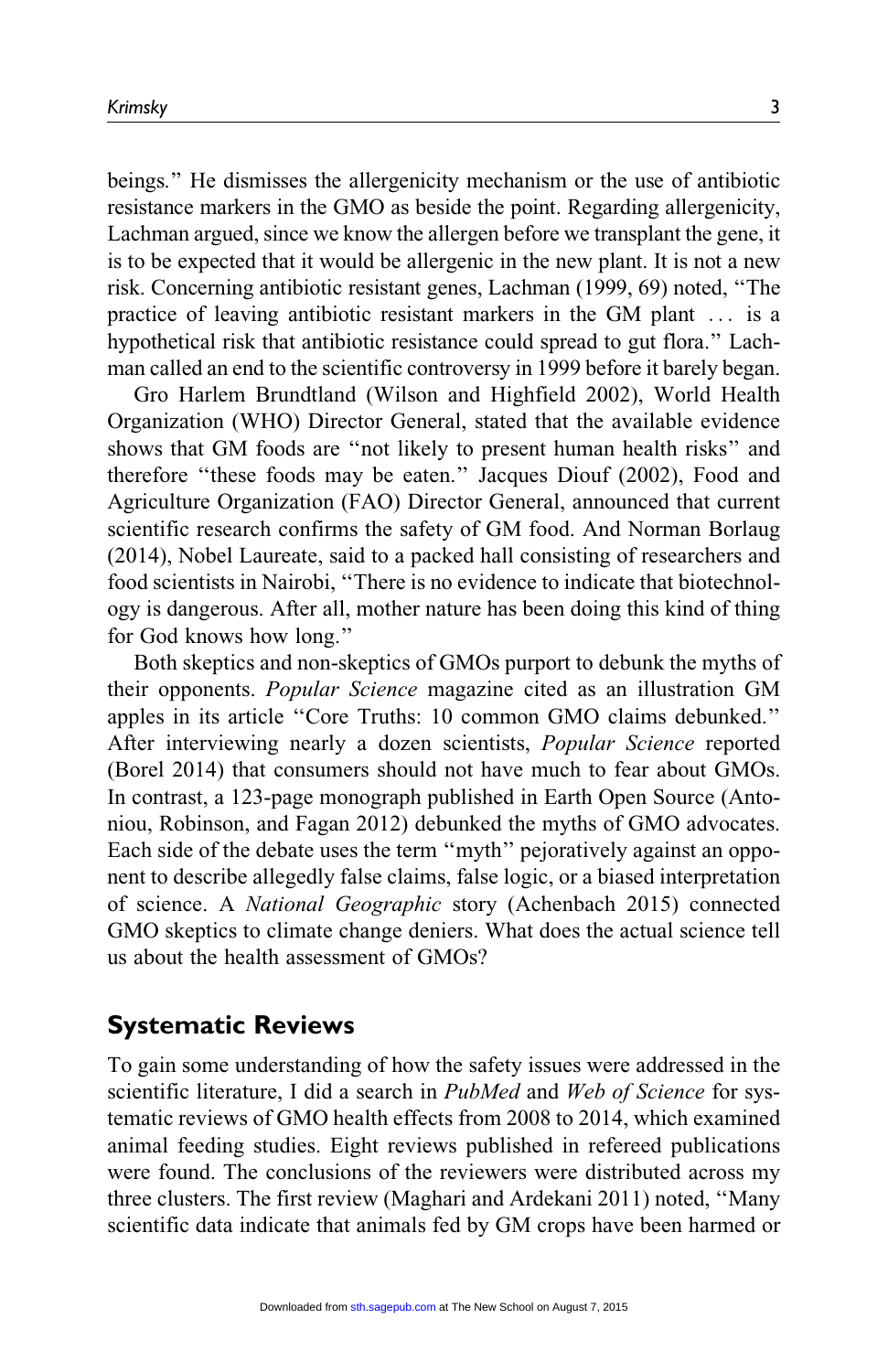even died. Rats exposed to transgenic potatoes or soya had abnormal young sperm; cows, goats, buffalo, pigs and other livestock grazing on Bt-maize, GM cottonseed and certain biotech corn showed complications including early deliveries, abortions, infertility and also many died.''

A second review (Domingo and Bordonaba 2011) found, ''... the number of studies specifically focused on safety assessment of GM plants is still limited. However, it is important to remark that for the first time, a certain equilibrium in the number of research groups suggesting, on the basis of their studies, that a number of varieties of GM products (mainly maize and soybeans) are as safe and nutritious as the respective conventional non-GM plant, and those raising still serious concerns, was observed. Moreover, it is worth mentioning that most of the studies demonstrating that GM foods are as nutritional and safe as those obtained by conventional breeding, have been performed by biotechnology companies or associates, which are also responsible of [sic] commercializing these GM plants.'' According to the reviewers, there is still a lively controversy over the health effects of GMOs.

After commenting on the small number of available studies, a third review (Dona and Arvanitouannis 2009) reported, ''The results of most of the rather few studies conducted with GM foods indicate that they may cause hepatic, pancreatic, renal, and reproductive effects and may alter hematological, biochemical, and immunologic parameters the significance of which remains unknown. The above results indicate that many GM foods have some common toxic effects. Therefore, further studies should be conducted in order to elucidate the mechanism dominating this action.''

A fourth review (Snell et al. 2012) concluded, ''Results from all the 24 studies do not suggest any health hazards and, in general, there were no statistically significant differences within parameters observed. However, some small differences were observed, though these fell within the normal variation range of the considered parameters and thus had no biological or toxicological significance ... . The studies reviewed present evidence to show that GM plants are nutritionally equivalent to their non-GM counterparts and can be safely used in food and feed.'' The authors acknowledged there were statistically significant differences between GMO and non-GMO crops in some parameters that were not health related. This raises the question of whether the crops are ''substantially equivalent.''

The fifth scientific review was published by the European Food Safety Association (EFSA 2014). Like many agency reviews, it typically is prepared by a scientific panel and has many scientific reviewers commenting on drafts before it is released. ''The EFSA GMO panel concludes that the proposed uses of MON 87769 soybean oil in foods will not result in intakes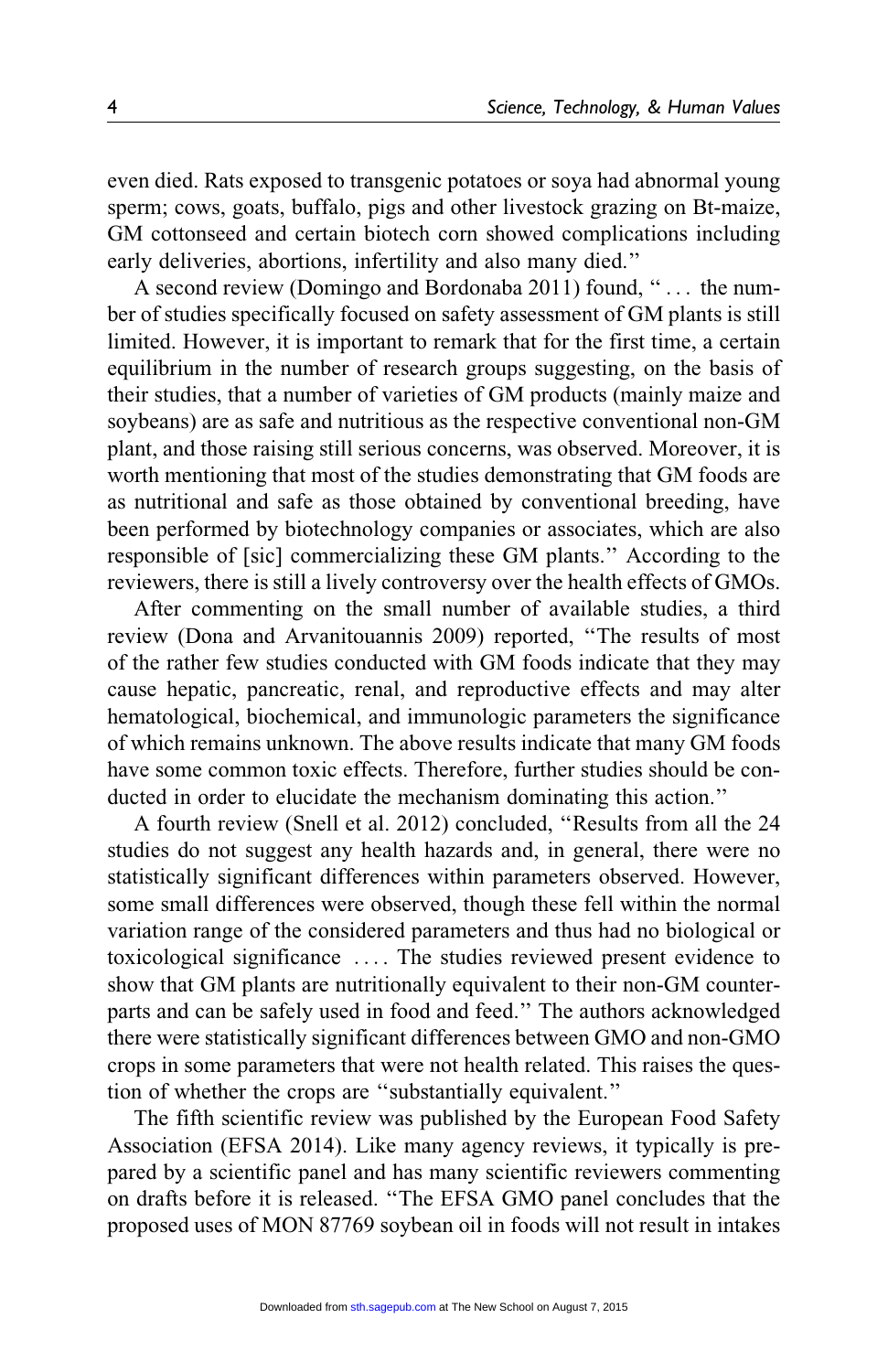of stearidonic acid (SDA) with diverse effects and that the other changes in the dietary fatty acid pattern are unlikely to have negative nutritional consequences for humans. The EFSA GMO panel notes that the quantitative dietary estimates described here would have to be revisited if the oil produced by the soybean MON 87769 were to be extensively used in food products not considered in this assessment, for example as dietary supplements or to modify animal feed products.''

A sixth review (Bawa and Anilakumar 2013), covering a range of health, environmental, and social issues, found, ''As the health effects are unknown, many people prefer to stay away from these foods'' and ''not much is known about their long-term effects on human beings.'' The authors conclude by saying, ''One has to agree that there are many opinions about scarce data on the potential health risks of GM food crops, even though these should have been tested for and eliminated before their introduction.''

The seventh review (Magana-Gomez and Calderon de la Barca 2008) reported, ''The most common result [of animal feeding experiments] has been that there were no effects at the macroscopic level; however, organelles and other subcellular structures are clearly affected, as shown at ultramicroscopic levels.'' They also noted that there are no standardized methods for evaluating GM foods and the ''necessity of testing GM crops case by case has been established.''

The eighth and final review (Zhang and Shi 2011) focused on the question: do GM crops affect animal reproduction? The authors concluded, ''It appears that there are no adverse effects of GM crops on many species of animals in acute and short-term feeding studies, but serious debates of effects of long-term and multigenerational feeding studies remain.'' Other scientists (de Vendômois et al. 2010) concur on the need for long-term studies. ''Lifetime studies for laboratory animals consuming GMOs must be performed, by contrast to what is done today, like the two-year long tests on rats for some pesticides or some drugs. Such tests could be associated to transgenerational, reproductive or endocrine research studies.''

One cannot read these systematic reviews and conclude that the science on health effects of GMOs has been resolved within the scientific community (see Table 1; Newman 2013). The eight reviewers made different choices about the endpoints they evaluated, the journal articles selected in their review (although there was considerable overlap), how they weighted the importance of individual studies, and how they interpreted the weight of evidence on the findings of health effects. These differences in methodology help to account for the variation in their findings.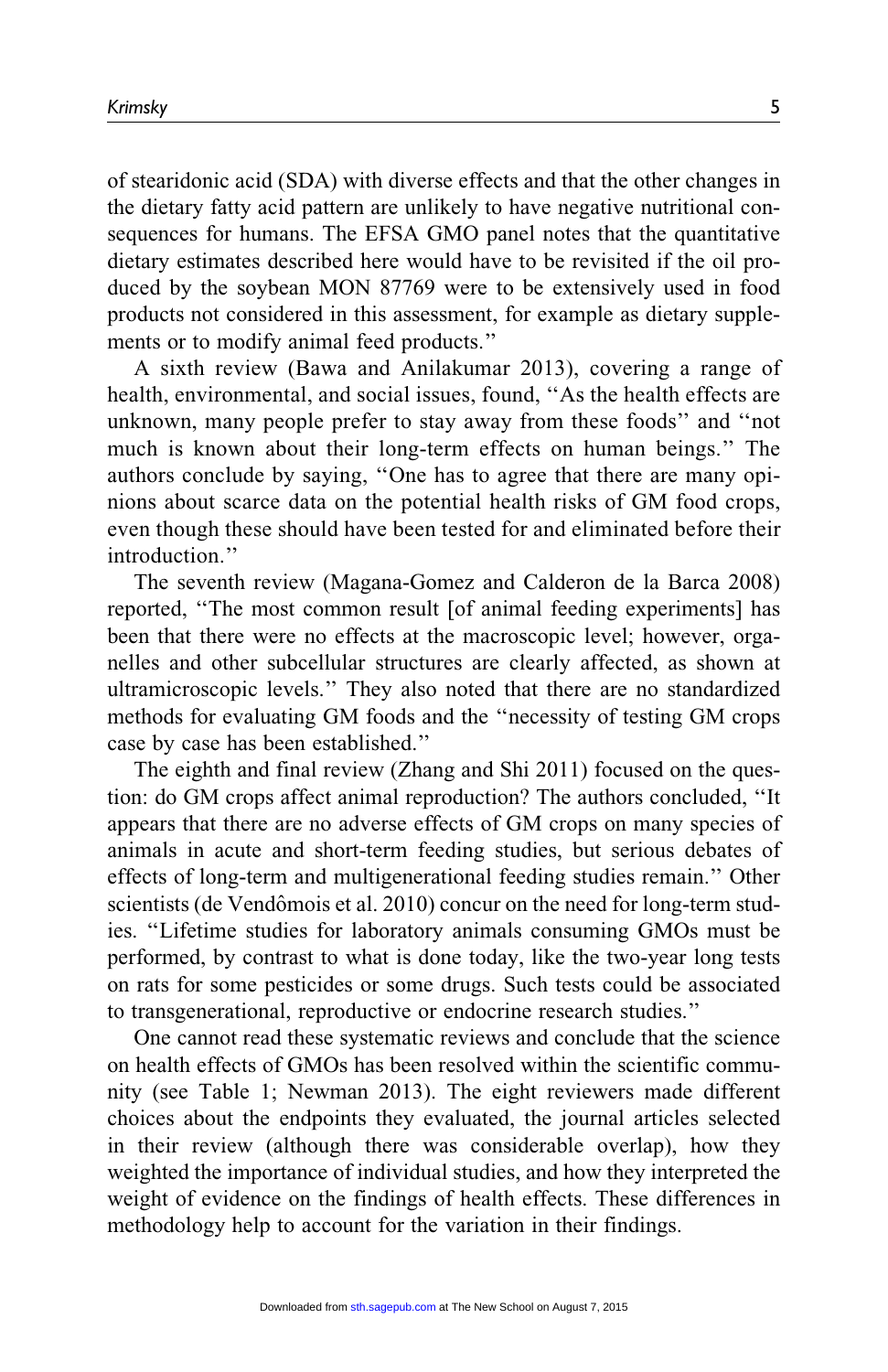| Journal Review                                                                                                                                                                                                                                                                                                       | Main Point                                                                                                                                                                                                                                                                                                                                                                                           |
|----------------------------------------------------------------------------------------------------------------------------------------------------------------------------------------------------------------------------------------------------------------------------------------------------------------------|------------------------------------------------------------------------------------------------------------------------------------------------------------------------------------------------------------------------------------------------------------------------------------------------------------------------------------------------------------------------------------------------------|
| Maghari, B. M., and A. M. Ardekani. 2011.<br>"Genetically Modified Foods and<br>Social Concerns." Avicenna Journal of<br>Medical Biotechnology 3 (3): 109-17<br>(July-September).                                                                                                                                    | Many scientific data indicate that animals<br>fed by GM crops have been harmed or<br>even died. Rats exposed to transgenic<br>potatoes or soya had abnormal young<br>sperm. Cows, goats, buffalo, pigs, and<br>other livestock grazing on Bt-maize,<br>GM cottonseed, and certain biotech<br>corn showed complications including<br>early deliveries, abortions, infertility,<br>and also many died. |
| Domingo, J. L., and J. G. Bordonaba.<br>2011. "A Literature Review on the<br>Safety Assessment of Genetically<br>Modified Plants." Environment<br>International 37 (4): 734-42.                                                                                                                                      | Most products have been found<br>nutritionally safe, although the<br>majority of the studies were<br>associated with the industry<br>producers.                                                                                                                                                                                                                                                      |
| Dona, A., and I. S. Arvanitouannis. 2009.<br>"Health Risks of Genetically Modified<br>Foods." Critical Reviews in Food Science<br>and Nutrition 49 (2): 164-75.                                                                                                                                                      | The results of most studies with GM<br>foods indicate that they may cause<br>some common toxic effects such as<br>hepatic, pancreatic, renal, or<br>reproductive effects and may alter the<br>hematological, biochemical, and<br>immunological parameters.                                                                                                                                           |
| Snell, C., A. Bernheim, J.-B. Berge, Marcel<br>Kuntzd, Gérard Pascale, Alain Parisf,<br>and Agnès E. Ricrochb. 2012.<br>"Assessment of the Health Impact of<br>GM Plant Diets in Long-term and<br>Multigenerational Animal Feeding<br>Trials: A Literature Review." Food &<br>Chemical Toxicology 50 (3-4): 1134-48. | The studies reviewed present evidence<br>to show that GM plants are<br>nutritionally equivalent to their non-<br>GM counterparts and can be safely<br>used in food and feed.                                                                                                                                                                                                                         |
| EFSA (European Food Safety Authority).<br>2014. "Scientific Opinion on<br>Application (EFSA-GMO-UK-2009-<br>76) for the Placing on the Market of<br>Soybean MON 87769." EFSA Journal 12<br>$(5): 3644-85.$                                                                                                           | The majority of animal feeding<br>experiments did not indicate clinical<br>effects or histopathological<br>abnormalities in organs or tissues of<br>exposed animals. In some cases,<br>adverse effects were noted but were<br>difficult to interpret due to<br>shortcomings in the studies.                                                                                                          |

Table 1. Eight Reviews on the Health Effects of GMOs.

(continued)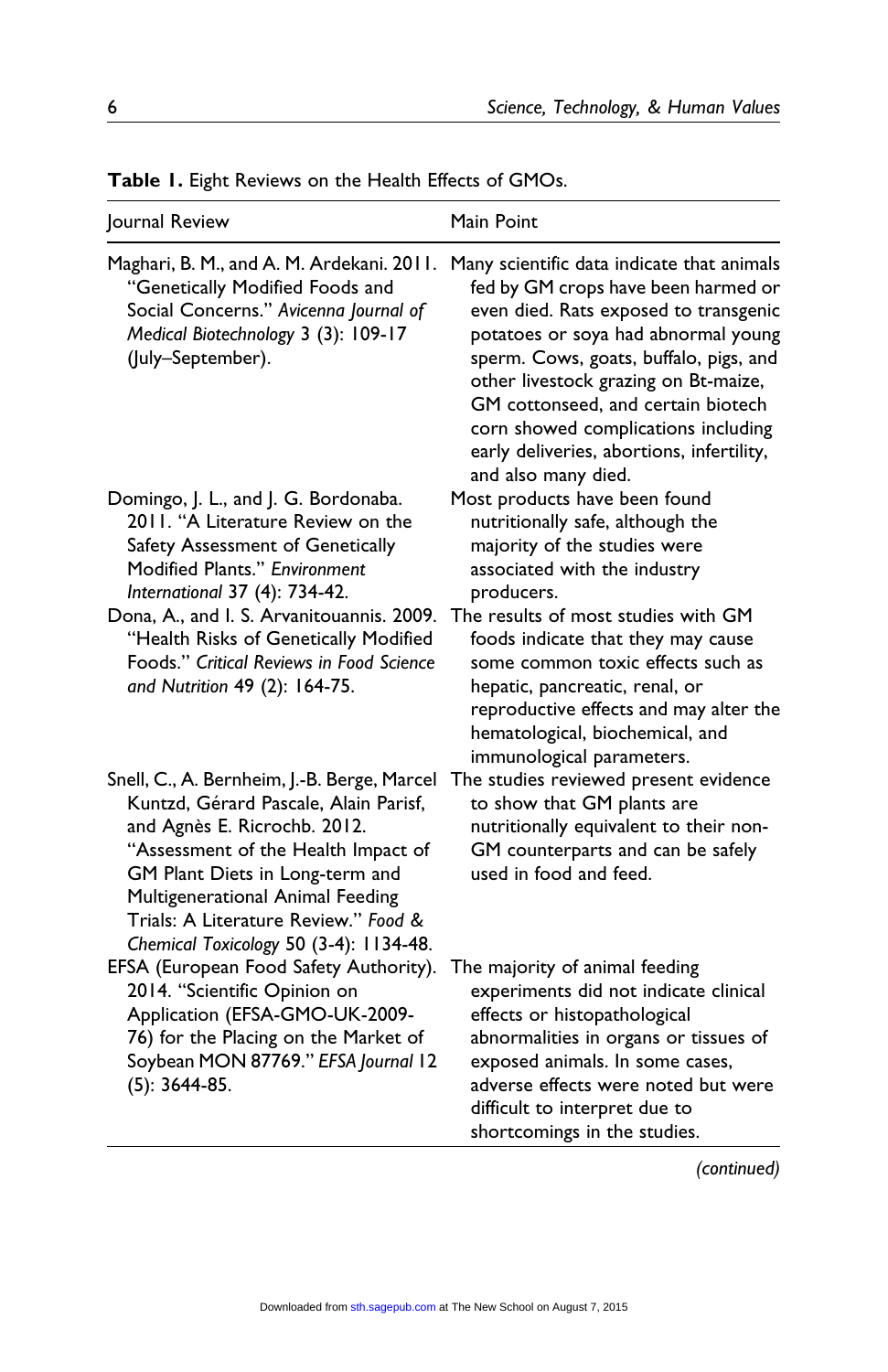#### Table 1. (continued)

| Journal Review                                                                                                                                                                       | Main Point                                                                                                                                                                                                                                                                                                                                                                                            |
|--------------------------------------------------------------------------------------------------------------------------------------------------------------------------------------|-------------------------------------------------------------------------------------------------------------------------------------------------------------------------------------------------------------------------------------------------------------------------------------------------------------------------------------------------------------------------------------------------------|
| Bawa, A. S., and K. R. Anilakumar. 2013.<br>"Genetically Modified Foods: Safety,<br>Risks and Public Concerns-A<br>Review." Journal of Food Science &<br>Technology 50 (6): 1035-46. | As health effects of GMOs are unknown.<br>many people prefer to stay away from<br>these foods. In addition, not much is<br>known about their long-term effects<br>on human beings.                                                                                                                                                                                                                    |
| Magana-Gomez, J. A., and A. M. Calderon<br>de la Barca, 2008. "Risk Assessment of<br>Genetically Modified Crops for<br>Nutrition and Health." Nutrition<br>Reviews 67 (1): 1-16.     | The most common result [of animal<br>feeding experiments] has been that<br>there were no effects at the<br>macroscopic level; however,<br>organelles and other subcellular<br>structures are clearly affected, as<br>shown at ultramicroscopic levels.<br>There are no standardized methods<br>for evaluating GM foods and the<br>necessity of testing GM crops case by<br>case has been established. |
| Zhang, W., and F. Shi. 2011. "Do<br><b>Genetically Modified Crops Affect</b><br>Animal Reproduction? A Review of<br>the Ongoing Debates." Animal 5 (7):<br>1048-59.                  | There were no adverse effects of GM<br>crops for many species of animals in<br>acute or short-term feeding studies,<br>but serious debate still surrounds<br>long-term and multigenerational<br>feeding studies. Long-term<br>multigenerational feeding studies are<br>clearly necessary to further investigate<br>this issue.                                                                        |

## **Allergenicity**

It has been confirmed without great surprise to plant geneticists that allergenic proteins can be transferred via their DNA from one plant to another. A laboratory experiment transferred a gene from a peanut to a soybean and demonstrated that people with peanut allergies showed allergenic responses to the transgenic soybean (Nordlee et al. 1996). Such products, where known allergens are transferred from one food to another that is allergen free, would not be permitted, certainly not without labeling.

What is less well understood is whether a non-allergenic protein in one food type can be transferred via its genes to another food type and become allergenic. Some scientists took it for granted that the transferred protein would behave as it did in its parental crop.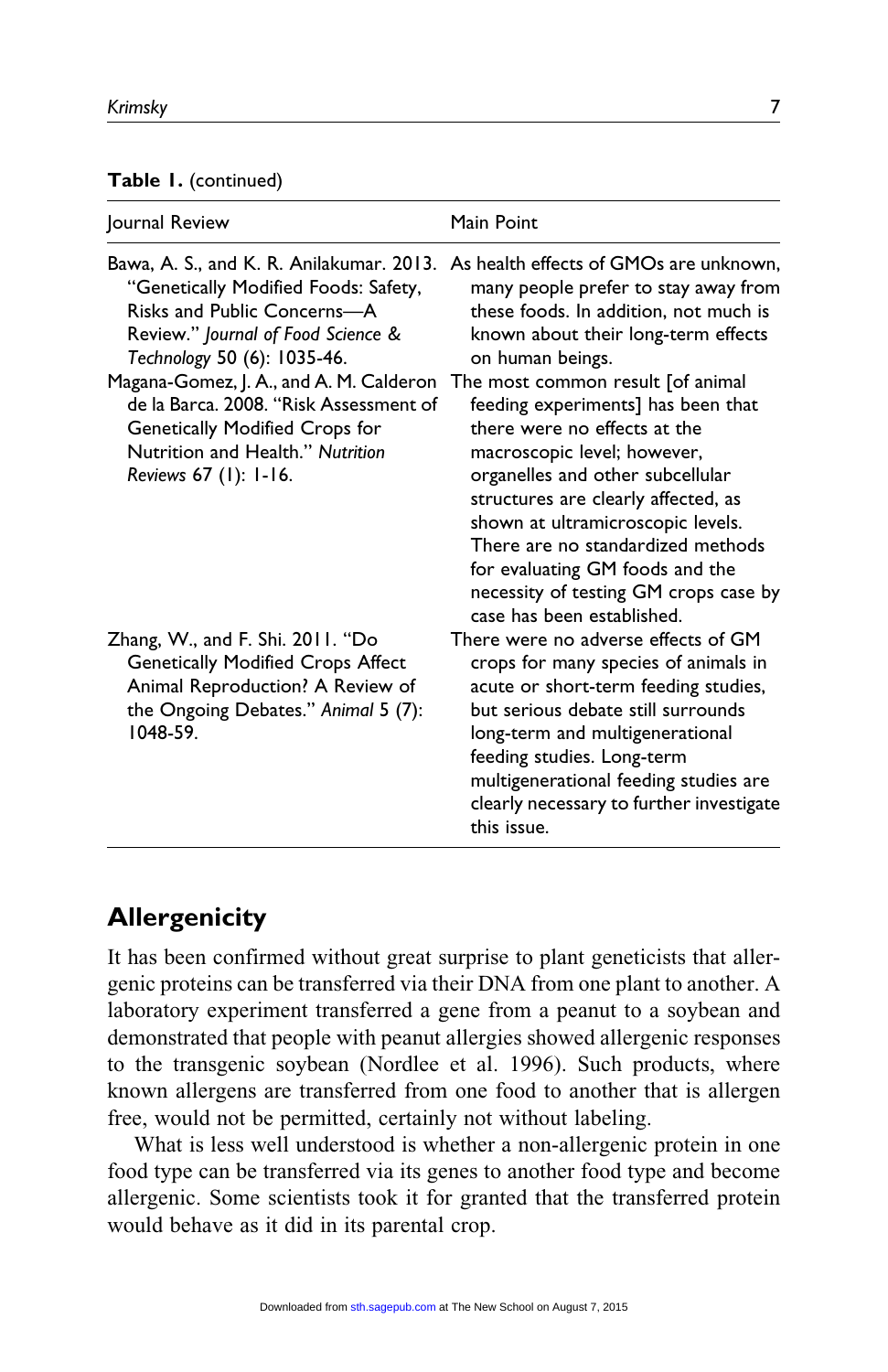Testing for allergenicity without testing food on people can present some problems. Animal feeding studies do not provide the best assessment of human allergens. Animal immune systems are not always a good model for humans. Nevertheless, animal studies can reveal changes in proteins in transgenic crops. A food fed to mice in the original crop without immune responses can show allergenic responses when fed to mice in the transgenic crop. This is an important indicator that the protein was modified. When a gene is moved from one crop to another, this effect has been known to occur. Genes may be fungible (genes from one organism can be transferred and expressed in the cells of another, even across dissimilar species), but their products are not always identical.

This was learned in Australia from an experiment performed at the national research organization Commonwealth Scientific and Industrial Research Organisation. A decadelong research project focuses on developing genetically modified peas with pesticide resistance. Scientists (Campbell et al. 2011) took a gene from the common bean (Phaseolis vulgaris) that synthesized a protein capable of killing sea weevil pests and transferred it to the pea (Pisum salivum). The protein tested in the bean does not cause an allergic reaction in mice or humans. But after the protein was expressed in the pea, it was learned that its structure was modified slightly. When the gene for the protein was transferred to peas, the structural change in the protein could be responsible for its unanticipated immune effects in mice.

Scientists are not entirely sure why a transplanted gene undergoes a protein modification. The term ''post translational modification'' is used to describe the protein change. It cannot be assumed that a naturally occurring protein will be identical to a protein produced in a GM plant, suggesting that each protein transfer must be tested for allergenicity.

It is now well understood that genes do not always encode a fixed threedimensional protein structure. The term ''intrinsically disordered protein'' has been introduced to describe proteins that lack a fixed three-dimensional structure. It has been reported that 33 percent of eukaryotic proteins contain disordered segments (Ward et al. 2004). Also, intrinsically unstructured proteins have been connected to a number of diseases. What has not been studied is whether GMOs, through posttranslational modification, have a higher frequency of proteins containing disordered segments.

Developmental biologist Stuart Newman (2009, 27) discusses the uncertainties of transplanting new genes into a plant's genome. ''Throwing an entirely new component into a plant's biological mix can potentially change the hundreds to thousands of potentially toxic molecules every plant is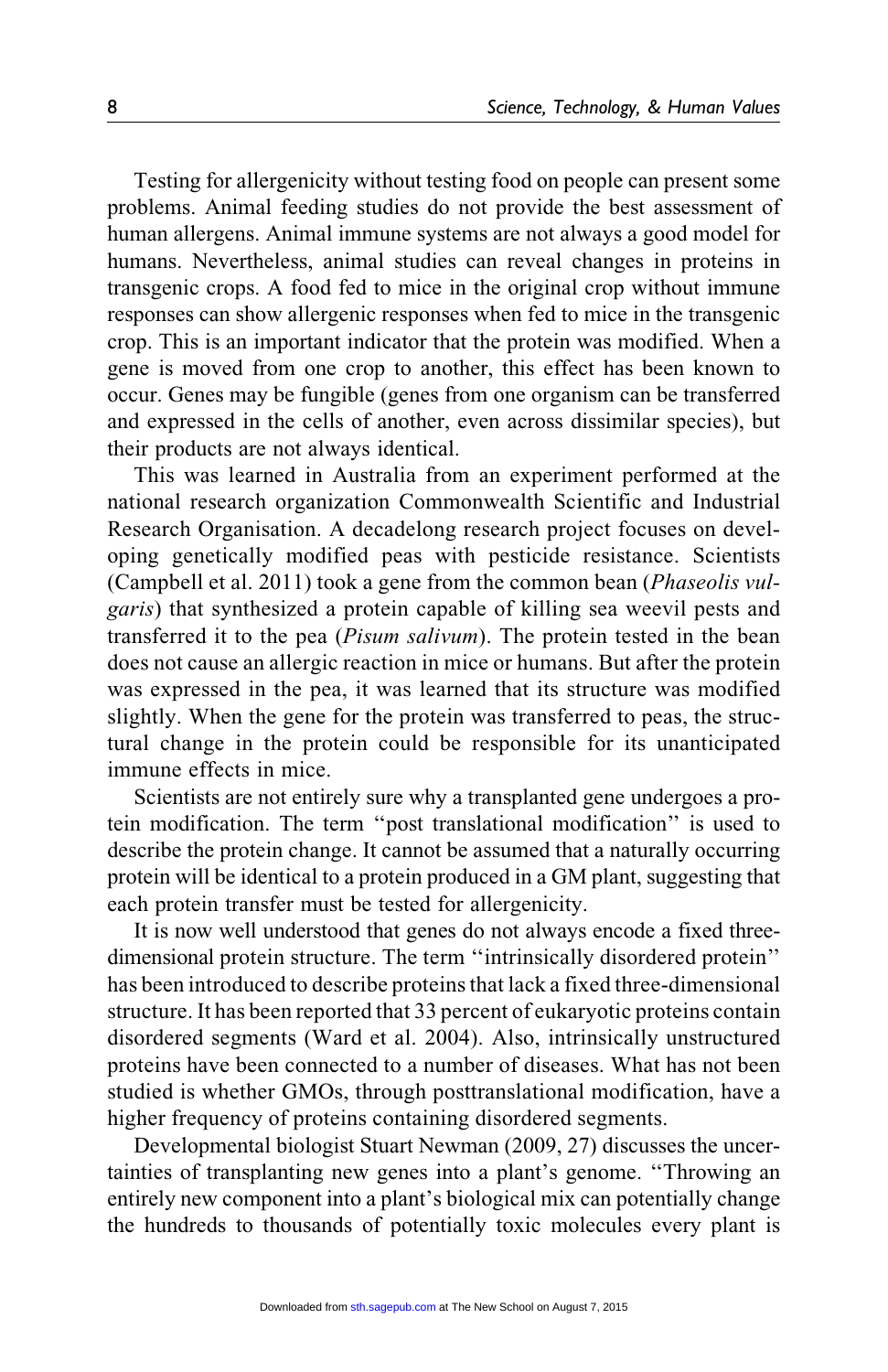capable of manufacturing ... . GM transgenesis can inadvertently induce extensive scrambling of the genome.''

Lee et al. (2013) repeated the bean–pea experiment and reached very different results. They found that transgenic alpha-amylase inhibitor peas, chickpeas, and cowpeas as well as non-transgenic beans were all allergenic in a species of mice. If that is corroborated, then the issue of posttranslational modification of transgenes for allergenicity has to be reevaluated. Until that is investigated, it remains uncertain whether allergenicity is an emergent property of transgenic plants.

## Professional Societies

Another approach for gauging whether there is scientific consensus over the health effects of GMOs is to consult the opinion of professional associations. For many in the United States, the soundest advice about scientific or medical matters is provided by the National Academies of Science (NAS) because their studies are performed by carefully chosen scientific panels that offer their interpretation of the best published science. In 2004, the NAS published the Safety of Genetically Engineered Foods: Approaches to Assessing Unintended Health Effects. Among the findings of the report was, ''All evidence evaluated to date indicates that unexpected and unintended compositional changes arise with all forms of genetic modification, including genetic engineering. Whether such compositional changes result in unintended health effects is dependent upon the nature of the substances altered and the biological consequences of the compounds. To date, no adverse health effects attributed to genetic engineering have been documented in the human population" (NAS 2004, 8).

The Academy report supports safety assessment of foods that have undergone compositional changes. ''The committee recommends that compositional changes that result from all genetic modification in food, including genetic engineering, undergo an appropriate safety assessment. The extent of an appropriate safety assessment should be determined prior to commercialization'' (NAS 2004, 8).

Because the addition of a foreign gene into a food substance is not considered a food additive, according to the 1992 Food and Drug Administration (FDA) policy, the product does not have to meet the standard of safety for chemical food additives, namely, reasonable certainty that no harm will result from intended uses of consumption. ''There is no burden on the food manufacturer to demonstrate the safety of food products that are not food additives'' (NAS 2004, 131). The NAS report provides a pre- and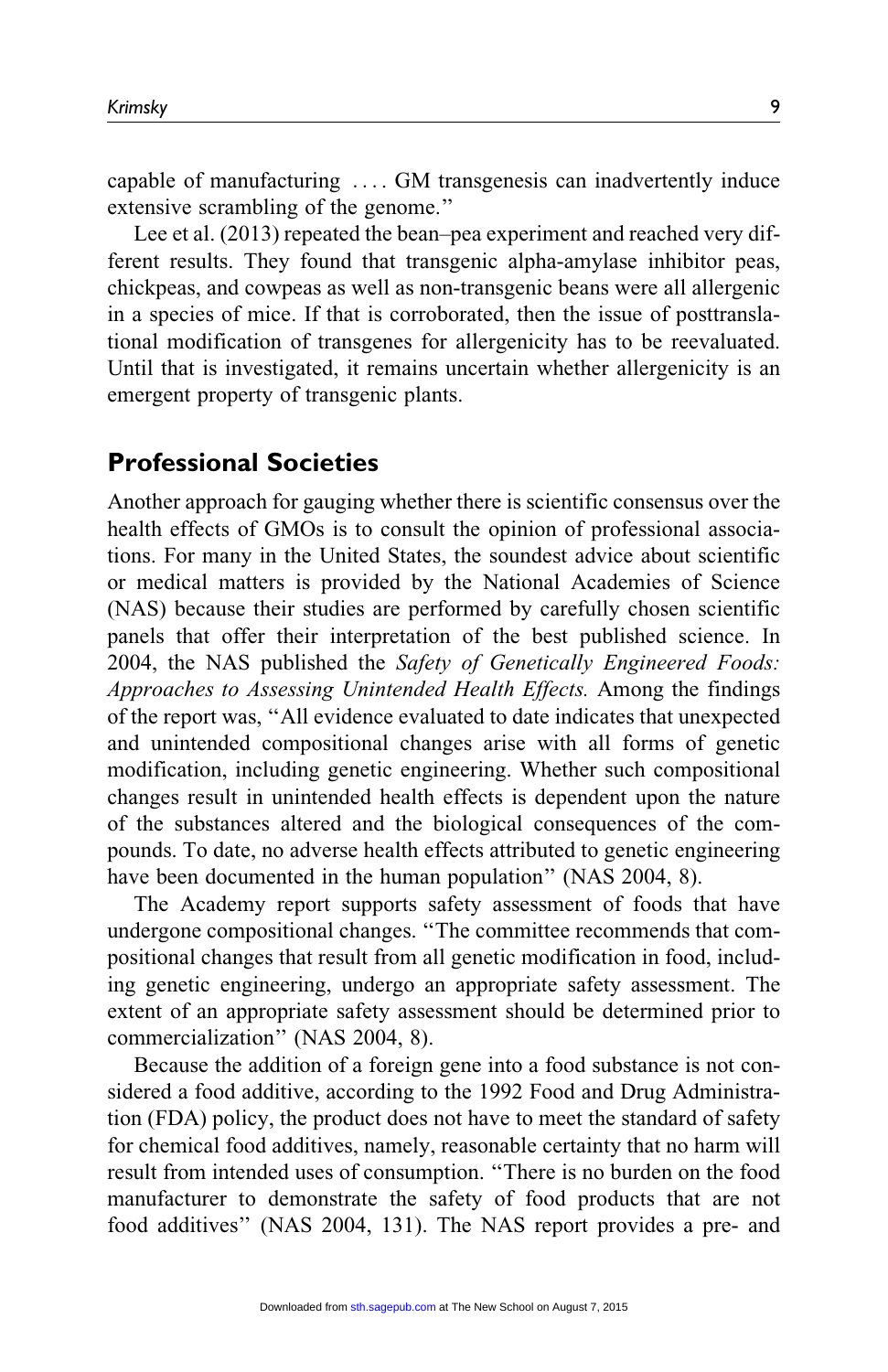post-market framework for assessing the safety of GMOs on a case-by-case basis.

The FDA has classified GM foods as ''generally regarded as safe'' known as ''GRAS'' and has a reporting mechanism but not a mandatory testing policy (Druker 2015). According to the NAS (2004, 8), ''All evidence evaluated to date indicates that unexpected and unintended compositional changes arise with all forms of genetic modification, including genetic engineering ... . To date, no adverse health effects attributed to genetic engineering have been documented in the human population.''

Even as the NAS asserts its confidence in the safety of transgenic foods, it recommends pre-market assessment of all new food prior to commercialization, but emphasizes that the policy to assess products should not be based exclusively on their methods of breeding (NAS 2004, 9). The Academy also acknowledges ''there remain sizable gaps in our ability to identify compositional changes that result from genetic modification of organisms intended for food'' (NAS 2004, 15).

The British Medical Association (BMA) issued its first statement on GMOs in 1999 when it advised that there should be a moratorium on the commercial planting of GM crops. The BMA report titled The Impact of Genetic Modification on Agriculture, Food and Health warned that ''any adverse effects from GMOs are likely to be irreversible. As we cannot yet know whether there are any serious risks to the environment or human health, the precautionary principle [when a product or policy is suspected of causing harm, even in the absence of scientific consensus and definitive evidence of risk, the burden of proof is to demonstrate that it is not harmful before taking action.] should apply.'' An updated report by the BMA in 2004 expressed less concern about the health risks of current GMOs. ''The potential for GM foods to cause harmful health effects is very small .... However, safety concerns cannot, as yet, be dismissed completely on the basis of information currently available'' (BMA 2004, 3). The report also noted that ''the few robust studies that have looked for health effects have been short term and specific. There is a lack of evidence-based research with regard to medium and long-term effects on health and the environment.''

In 2003, BMA (Scotland) welcomed a report of the Scottish Parliament that the risk assessment of GMOs was flawed. BMA (Scotland) testified that ''There is insufficient evidence to show whether or not there are potential health risks from exposure to Genetically Modified Organisms (GMOs). The only way to try and answer this question is to actually look in a systematic way for adverse effects on human health'' (BMA 2003).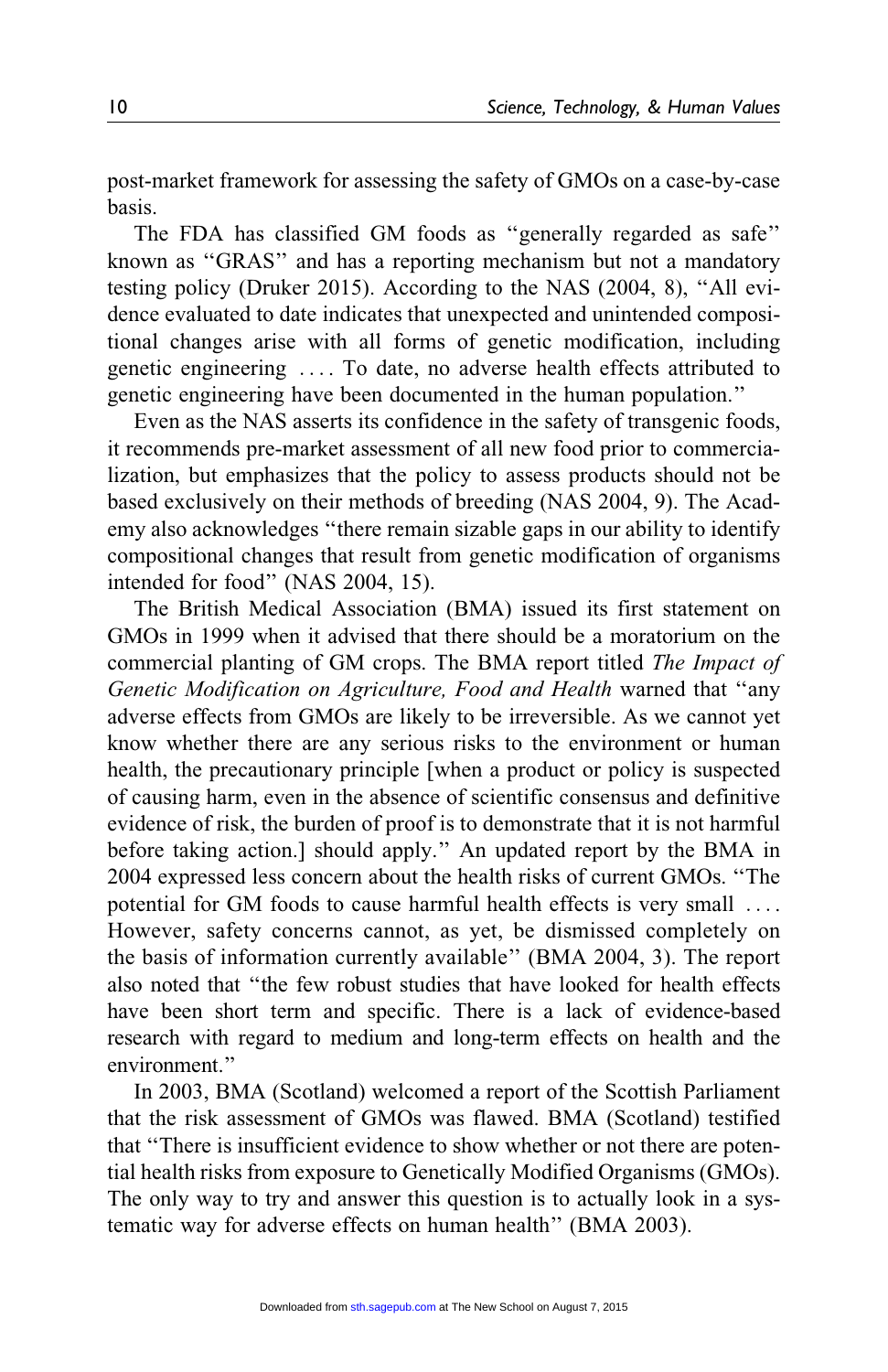The Indiana State Medical Association and the Illinois State Medical Society introduced resolutions to the American Medical Association (AMA) supporting Federal legislation and/or regulations to require labeling of food with genetically engineered (GE) ingredients. As of 2012, the AMA Council of Delegates did not support mandatory labeling of GMOs without evidence of material differences between bioengineered foods and their traditional counterparts. The AMA Council affirmed that no long-term health effects have been detected from the use of transgenic crops and GM foods. The Council and the AMA do support mandatory pre-market systematic safety assessments of bioengineered foods in lieu of a voluntary notification policy and the development and validation of additional techniques for the detection and assessment of unintended effects (AMA 2012).

The American Public Health Association, the American Nurses Association, the Illinois Public Health Association, and the California State Medical Association have passed resolutions calling for labeling of GE food.

The professional toxicologists also issued a policy statement in 2003 through the Society of Toxicology with a perspective akin to cluster 1 scientists, ''The available scientific evidence indicates that the potential adverse health effects arising from biotechnology-derived foods are not different in nature from those created by conventional breeding practices for plant, animal, or microbial enhancement, and are already familiar to toxicologists.'' However, it also added, ''Methods have not yet been developed by which whole foods (as compared with single chemical components) can be fully evaluated for safety. Progress also needs to be made in developing definitive methods for the identification and characterization of protein allergens, and this is currently a major focus of research.'' And while rather optimistic about the safety of existing GMOs, the report of the Society makes it clear that the methods to test the food and the passive reporting system are deficient. ''The level of safety of current (''biotechnology-derived'') BD foods to consumers appears to be equivalent to that of traditional foods. Verified records of adverse health effects are absent, although the current passive reporting system would probably not detect minor or rare adverse effects, nor can it detect a moderate increase in common effects such as diarrhea. However, this is no guarantee that all future genetic modifications will have such apparently benign and predictable results. A continuing evolution of toxicological methodologies and regulatory strategies will be necessary to ensure that this level of safety is maintained'' (Society of Toxicology 2003).

The American Academy of Environmental Medicine (AAEM), an organization formed in 1965 largely made up of MDs who identify themselves as clinical ecologists, a medical specialty not recognized by more traditional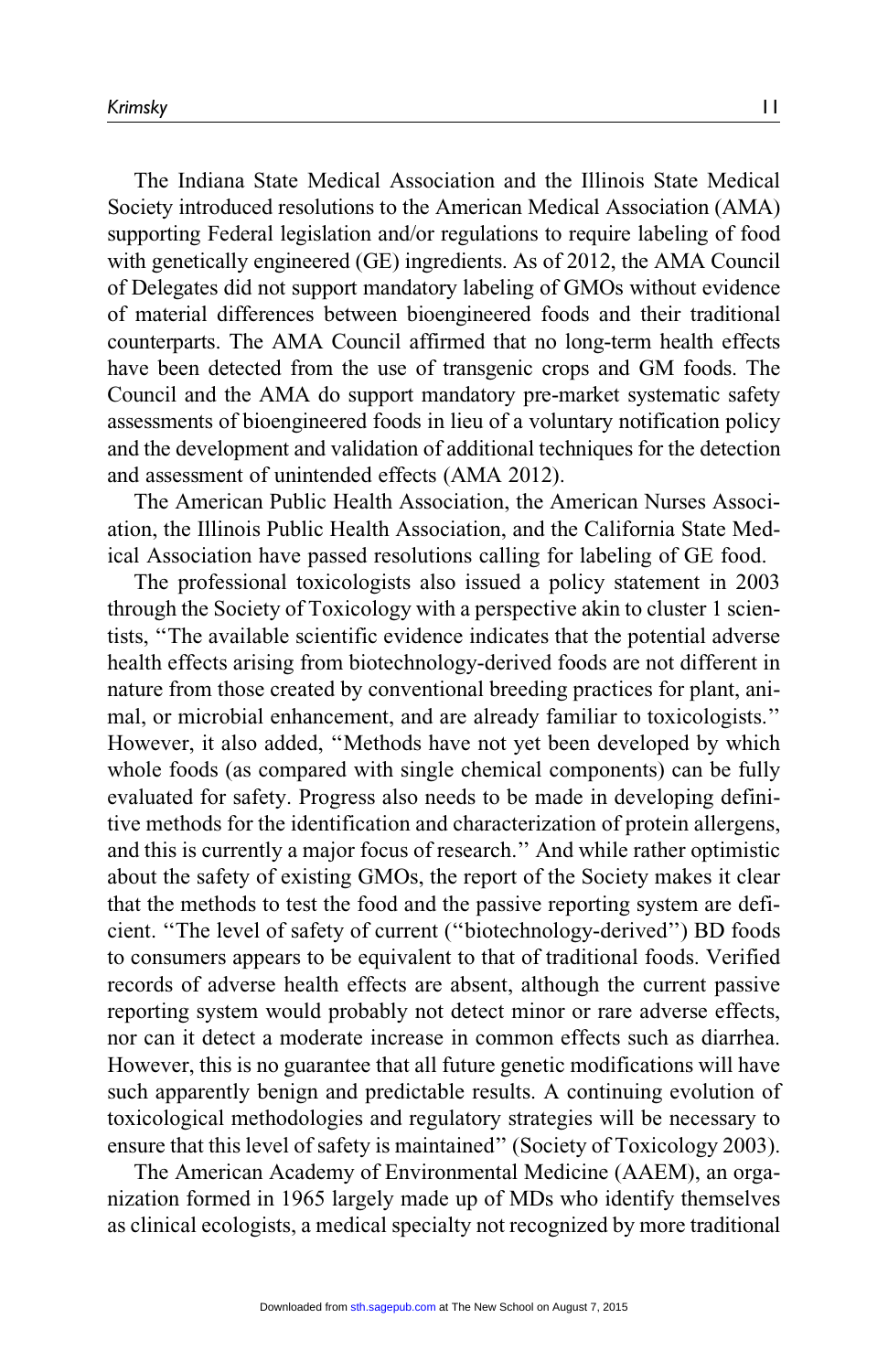medical associations, issued a policy statement on GMOs acknowledging adverse impacts of animal studies (AAEM 2009). ''[S]everal animal studies indicate serious health risks associated with GM food consumption including infertility, immune dysregulation, accelerated aging, dysregulation of genes associated with cholesterol synthesis, insulin regulation, cell signaling, and protein formation, and changes in the liver, kidney, spleen and gastrointestinal system. There is more than a casual association between GM foods and adverse health effects.'' In contrast, the Royal Society of Canada (RSC) concluded that GMOs pose no inherent risk. While not unduly concerned about GMO health effects based on 2001 evidence, the RSC (2001, 48) questioned the nature of the evidence in its statement ''that regulatory requirements related to toxicological assessment of GM food appeared to be ad hoc and provided little guidance either as to when specific studies would be required or what types of studies would be most informative. The [RSC] Panel was unaware of any validated study protocols currently available to assess the safety of GM food in their entirety (as opposed to food constituents) in a biological and statistically meaningful manner.'' Among its recommendations, the RSC (2001, 50) Panel called upon federal officials in Canada to establish ''clear criteria regarding when and what types of toxicological studies are required to support the safety of novel constituents derived from transgenic plants.''

The conclusions of the chosen group of professional associations mirror the disparity found in the systematic reviews. Medical and scientific societies have reached their consensus positions by selecting the studies each deems credible and important and by preferentially weighing the evidence those studies provide, even as some societies question the reliability or sufficiency of those studies. It is not unusual for expert panels to differ in their conclusions and advice. Building on the work of Erving Goffman, science studies scholars have applied the metaphor of dramaturgy, where science advisory panels engage in a type of performance, to understand the factors that determine how information gets presented to the public (front stage) and which conclusions get negotiated in the back rooms (back stage). The study of GMO science panels provides fertile ground for such an analysis (Hilgartner 2000).

## Individual Studies

Thus far, I have identified twenty-six studies in the scientific literature that have reported adverse effects or uncertainties of GMOs fed to animals (Table 2). In this section, I shall focus on two of those published studies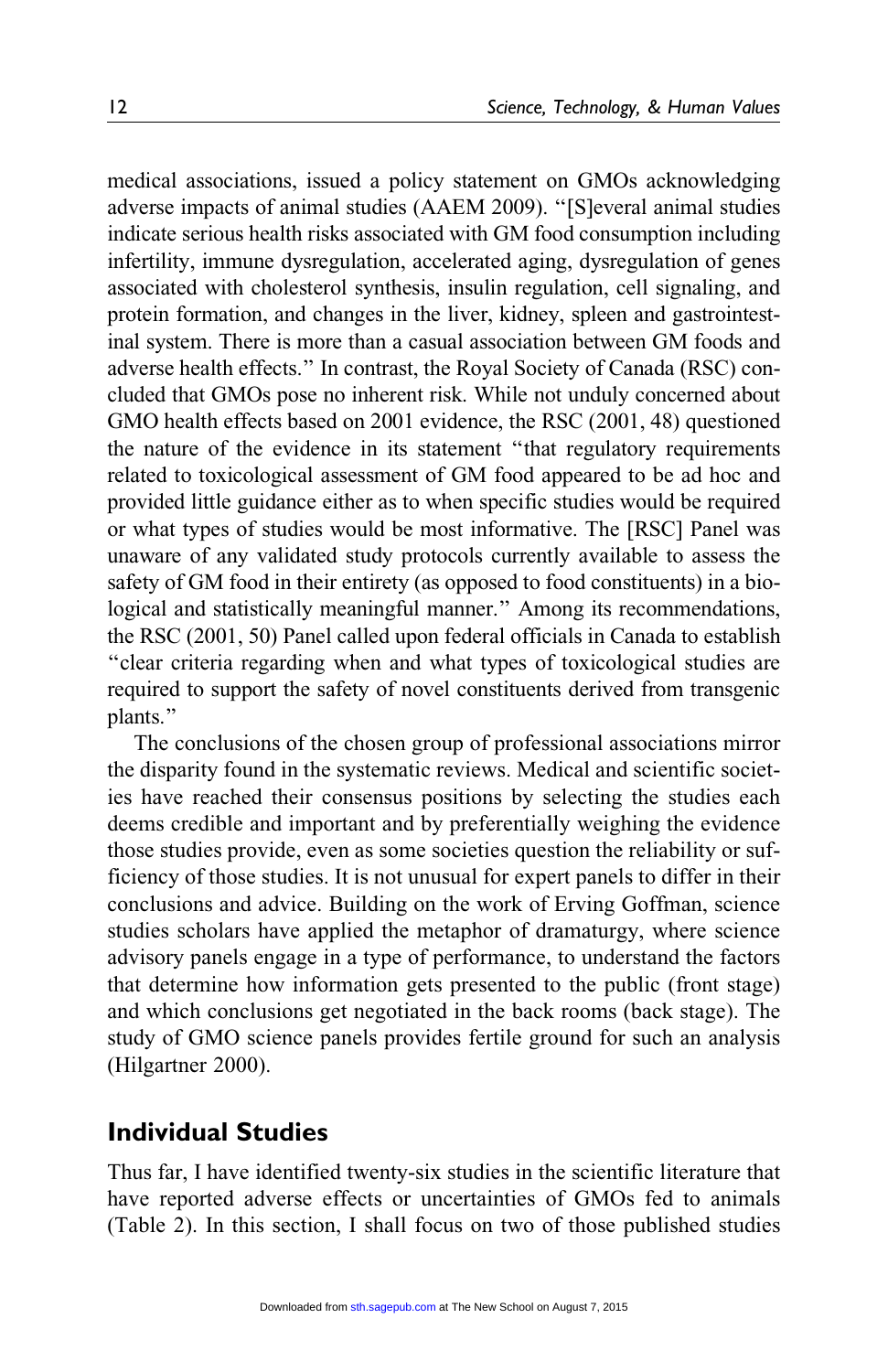Table 2. Articles Citing Adverse Effects or Uncertainties on the Health Effects of GMOs.

- Fares, N. H., and A. K. El-Sayed. 1998. ''Fine Structure Changes in the Ileum of Mice Fed on Endotoxin-treated Potatoes and Transgenic Potatoes.'' Natural Toxins 6 (6): 219-33.
- Ewen, S. W. B., and A. Pusztai. 1999. ''Effects of Diets Containing Genetically Modified Potatoes Expressing Galanthus nivalis Lectin on Rat Small Intestine.'' Lancet 354 (9187): 1353-54.
- Birch, A. N. E., I. E. Geoghegan, M. E. N. Majerus, J. W. McNicol, C. A. Hackett, A. M. R. Gatehouse, and J. A. Gatehouse. 1999. "Tri-trophic Interactions Involving Pest Aphids, Predatory 2-spot Ladybirds and Transgenic Potatoes Expressing Snowdrop Lectin for Aphid Resistance.'' Molecular Breeding 5 (1): 75-83.
- Malatesta, M., C. Caporaloni, S. Gavaudan, M. B. L. Rocchi, S. Serafini, C. Tiberi, and G. Gazzanelli. 2002. ''Ultrastructural Morphometrical and Immunocytochemical Analysis of Hepatocyte Nuclei from Mice Fed on Genetically Modified Soybean.'' Cell Structure Function 27 (5): 173-80.
- Malatesta, M., C. Caporaloni, L. Rossi, S. Battistelli, M. B. L. Rocchi, F. Tonucci, and G. Gazzanelli. 2002. ''Ultrastructural Analysis of Pancreatic Acinar Cells from Mice Fed on Genetically Modified Soybean.'' Journal of Anatomy 201 (5): 409-15.
- Malatesta, M., M. Biggiogera, E. Manuali, M. B. L. Rochhi, B. Baldelli, and G. Gazzanelli. 2003. ''Fine Structural Analyses of Pancreatic Acinar Cell Nuclei from Mice Fed on Genetically Modified Soybean.'' European J. Histochemistry 47 (4): 385-99.
- Pryme, I. F., and Rolf Lembcke. 2003. ''In Vivo Studies on Possible Health Consequences of Genetically Modified Food and Feed—with Particular Regard to Ingredients Consisting of Genetically Modified Plant Materials.'' Nutrition and Health 17 (1): 1-8.
- Vecchio, L., B. Cisterna, M. Malatesta, T. Martin, and B. Biggiogera. 2004. ''Ultrastructural Analysis of Testes from Mice Fed on Genetically Modified Soybean.'' European Journal of Histochemistry 48 (4): 449-54.
- Prescott, V. E., P. M. Campbell, A. Moore, J. Mattes, M. E. Rothenberg, P. S. Foster, T. J. Higgins, and S. P. Hogan. 2005. ''Transgenic Expression of Bean Alphaamylase Inhibitor in Peas Results in Altered Structure and Immunogenicity.'' Journal of Agriculture Food & Chemistry 53 (23): 9023-30.
- Tudisco, R., F. Lombardi, F. Bovera, D. dAngelo, M. I. Cutrignelli, V. Mastellone, V. Terzi, L. Avallone, and F. Infascelli. 2006. ''Genetically Modified Soy Bean in Rabbit Feeding: Detection of DNA Fragments and Evaluation of Metabolic Effects by Enzymatic Analysis.'' Animal Science 82 (2): 193-99.
- Ermakova, I. V. 2006. ''Genetically Modified Soy Leads to the Decrease of Weight and High Mortality of Rat Pups of the First Generation. Preliminary Studies.'' EcosInform 1:4-9. (in Russian)
- Sagstad, A., M. Sanden, Ø. Haugland, A. C. Hansen, P. A. Olsvik, and G. I. Hemre. 2007. ''Evaluation of Stress- and Immune-response Biomarkers in Atlantic Salmon for Different Levels of Bt Maize.'' Journal of Fish Diseases 30 (4): 201-12.

(continued)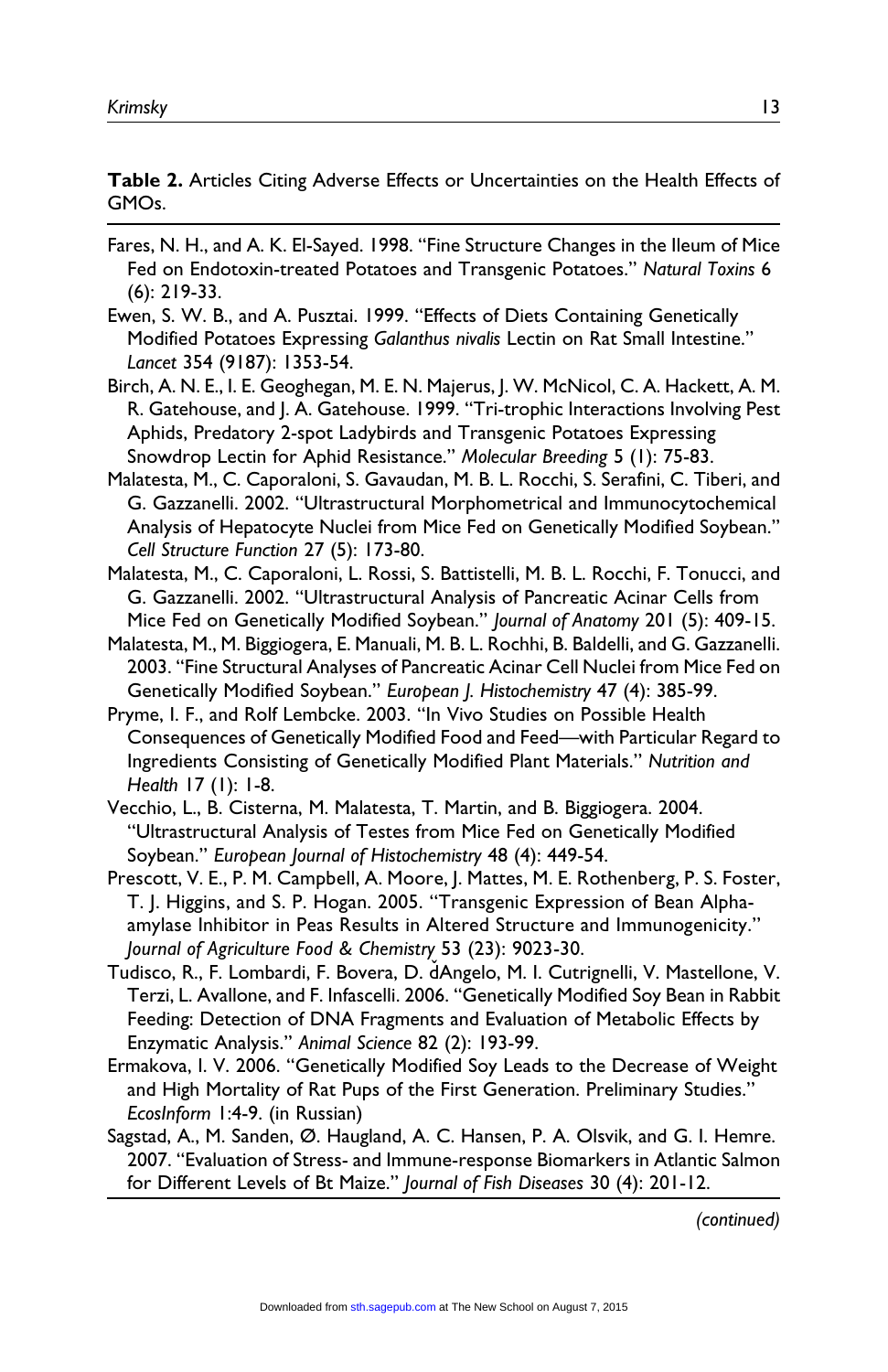#### Table 2. (continued)

- Seralini, G.-E., D. Cellier, and J. S. de Vendomois. 2007. ''New Analysis of Rat Feeding Study with GM Maize Reveals Signs of Hepatorenal Toxicity.'' Archives of Environmental Contaminant Toxicology 52 (4): 596-602.
- Malatesta, M., F. Boraldi, G. Annovi, Beatrice Baldelli, Serafina Battistelli, Marco Biggiogera, and Daniela Quaglino. 2008. ''A Long-term Study on Female Mice Fed on a Genetically Modified Soybean: Effects on Liver Ageing.'' Histochemistry Cell Biology 130 (5): 967-77.
- Finamore, A., M. Roselli, S. Britti, G. Monastra, R. Ambra, A. Turrini, and E. Mengheri. 2008. ''Intestinal and Peripheral Immune Response to MON810 Maize Ingestion to Weaning and Old Mice.'' Journal of Agriculture Food & Chemistry 56 (23): 11533-39.
- Velimirov, A., C. Binter, and J. Zentek. 2008. ''Biological Effects of Transgenic Maize NK 603xMON810 Fed in Long Term Reproduction Studies in Mice.'' Forschungsberichte de Sektion IV Band 3/2008, 105. Vienna, Austria. Accessed July 22, 2015. http://www.biosicherheit.de/pdf/aktuell/zentek\_studie\_2008.pdf.
- Kilic, A., and M. T. Akay. 2008. ''A Three Generation Study with Genetically Modified Bt Corn in Rats: Biochemical and Histopathological Investigation.'' Food & Chemical Toxicology 46 (3): 1164-70.
- Cisterna, B., F. Flach, L. Vecchio, S. M. L. Barabino, S. Battistelli, T. E. Martin, M. Malatesta, and M. Biggiogera. 2008. ''Can a Genetically-modified Organismcontaining Diet Influence Embryo Development? A Preliminary Study on Preimplantation Mouse Embryos.'' European Journal of Histochemistry 52 (4): 263-67.
- Bøhn, T., R. Primicerio, D. O. Hessen, and T. Traavik. 2008. ''Reduced Fitness of Daphnia Magna Fed a Bt Transgenic Maize Variety.'' Archives of Environmental Contamination and Toxicology 55 (4): 584-92.
- Trabalza-Marinucci, M., E. Chiaradia, G. Brandi, C. Rondini, L. Avellini, C. Giammarini, S. Costarelli, G. Acuti, C. Orlandi, and G. Filippini. 2008. ''A Three Year Longitudinal Study on the Effects of a Diet Containing Genetically Modified Bt176 Maize on the Health Status and Performance on Sheep.'' Livestock Science 113 (2-3): 178-90.
- Sissener, N. H., M. Sanden, A. M. Bakke, A. Krogdahl, and G. I. Hemre. 2009. ''A Long Term Trial with Atlantic Salmon (Salmo salar L.) Fed Genetically Modified Soy; Focusing General Health and Performance before, during and after the Parr– smolt Transformation.'' Aquaculture 294 (1-2): 108-17.
- Atremis, D., and I. S. Arvantioyannis. 2009. ''Health Risks of Genetically Modified Foods.'' Critical Reviews in Food Science and Nutrition 49 (2): 164-75.
- de Vendômois, J. Spiroux, F. Roullier, D. Cellier, and Gilles-Eric Séralini. 2009. "A Comparison of the Effects of Three GM Corn Varieties on Mammalian Health.'' Int. J. Biological Sciences 5 (7): 706-26.
- Aris, A., and S. Leblanc. 2011. ''Maternal and Fetal Exposure to Pesticides Associated to Genetically Modified Foods in Eastern Township of Quebec, CA.'' Reproductive Toxicology 31 (4): 528-33.

(continued)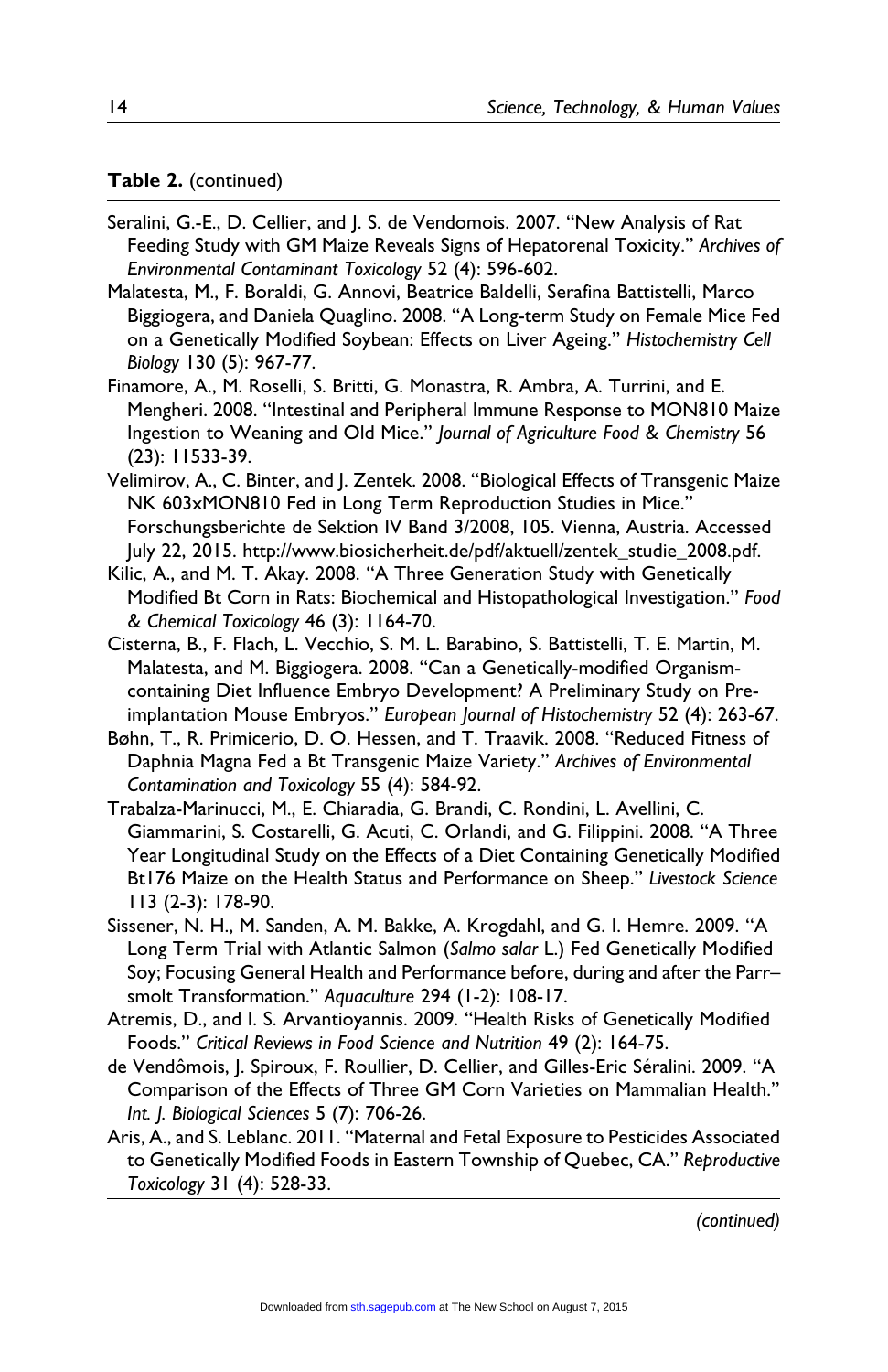Table 2. (continued)

Séralini, G.-E., E. Clair, R. Mesnage, Steeve Gress, Nicolas Defarge, Manuela Malatesta, Didier Hennequin, and Joël Spiroux de Vendômois. 2012. "Long Term Toxicity of a Roundup Herbicide and a Roundup-tolerant Genetically Modified Maize.'' Food and Chemical Toxicology 50:4221-31 (retracted 2014) republished in Environmental Sciences Europe 26:1-17 (2014).

Carrnan, J. A., H. R.Vlieger, L. J. Ver Steeg, V. Sneller, G. Robinson, C. Clinch-Jones, J. Haynes, and J. Edwards. 2013. ''A Long-term Toxicology Study on Pigs Fed a Combined Genetically Modified Soy and Maize Diet.'' Journal of Organic Systems 8 (1): 38-54.

in order to provide an in-depth analysis of the receptivity of their work by the scientific community.

The animal feeding study that created the largest media response was published in the Lancet in 1999. No one in the field of medicine needs an introduction to this journal, which began publication in 1823 and has a Journal Impact Factor of 39. The article in question was authored by Stanley Ewen, Department of Pathology at the University of Aberdeen and Arpad Pusztai, Rowett Research Institute in Aberdeen. Rowett is largely a government-funded research institute focusing on animal and human nutrition. They fed GM potatoes to rats and observed damage to their intestines and immune systems.

Pusztai is an internationally recognized expert on lectins, plantprotective proteins with insecticidal properties. He had published about 300 scientific papers, including two in Nature, and published two books: he was coeditor of Lectins: Biomedical Perspectives (Taylor and Francis; Pusztai and Bardocz 1995) and coauthor of Handbook of Plant Lectins (John Wiley; van Damme et al. 1998).

Pusztai reported that the Rowett Institute had a major research collaboration with a pharmaceutical company. According to the contract with Rowett, the company had intellectual property rights on all research at the institute pertaining to lectins in the human gut, even research the company did not fund. The company was interested in the role lectins might play in the prevention of gut damage in chemoradiation therapy. Pusztai noted, ''So, everything which we did in this field belonged to them,'' including his GM potato research (2002a, 80).

The story began in 1995 when the Scottish Office of Agriculture, Environment and Fisheries Department (SOAEFD) reported funding for a new research program on evaluating the safety of GM crops. According to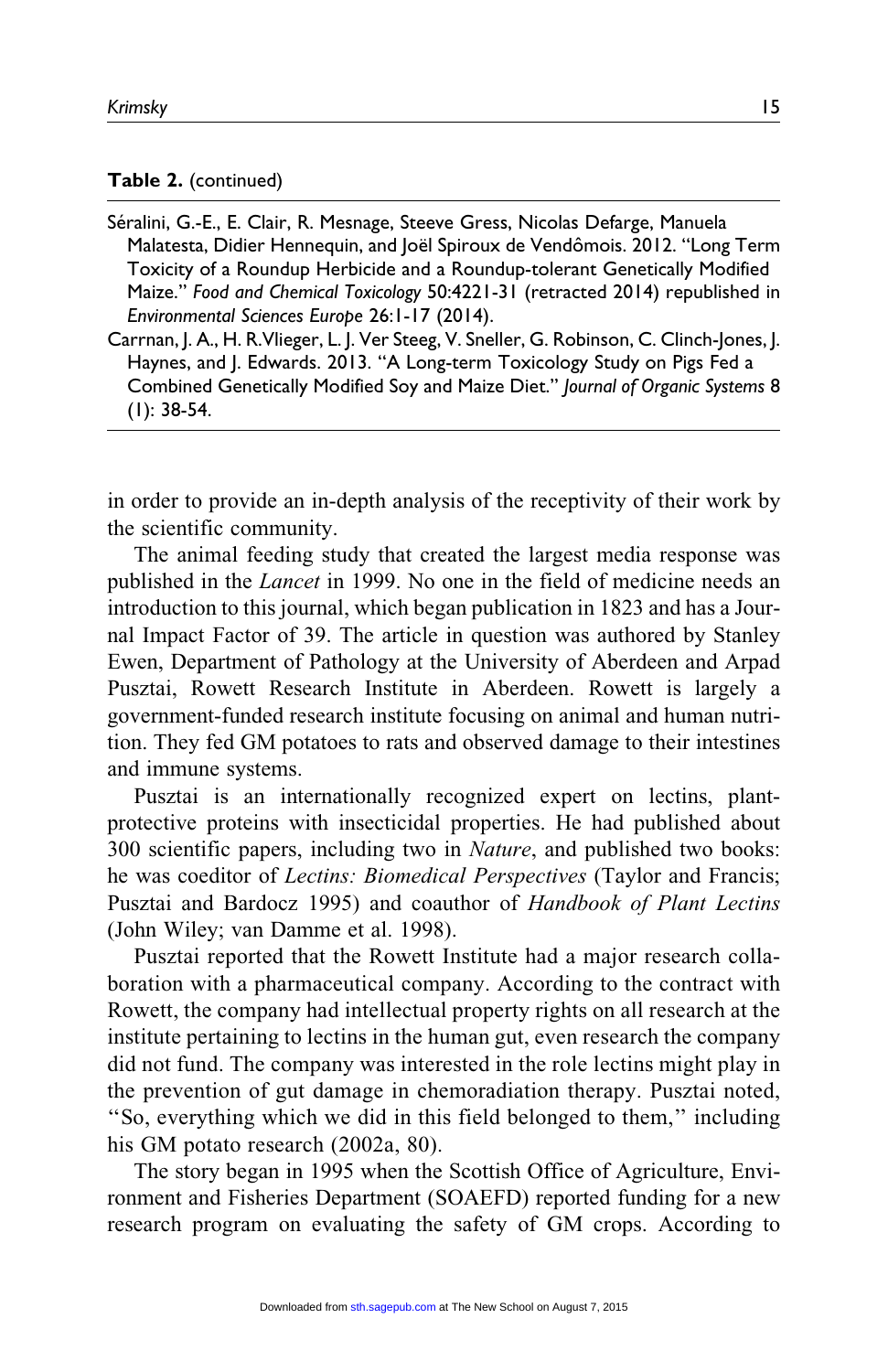Pusztai, there were no peer-reviewed studies on the safety of GM crops at the time. He submitted a fifty-page proposal. It was among twenty-eight proposals, which were eventually whittled down to eight that were sent out for peer review. Pusztai's proposal was accepted and he was awarded 1.6 million pounds for doing the study. There were three research units involved: the Scottish Crop Research Institute (SCRI), the University of Durham's Department of Biology, and the Rowett Institute.

Pusztai reported that Rowett had a profit-sharing agreement with Axis-Genetics, which financed the development of the GM potato. If the potato were eventually commercialized, Rowett would share the profits. Pusztai (2002a, 85) wrote, ''We thought that GM potatoes would be ok because it's a great idea.''

In a talk he delivered on May 7, 1999, to the British Hungarian Fellowship in South Kensington, UK, Pusztai said that he believed that GM potatoes were destined for a commercial market, and he thought that they should be tested to know whether they were safe to eat. They had two transgenic genetic lines of potatoes with insecticidal lectin genes from the snowdrop (Galanthus nivalis). At the time Pusztai (2002b, 74) wrote ''there are many opinions on the safety of GM food but very few data published in peer reviewed journals.''

## The Nature of the Experiment

Pusztai and his team decided to study a transgenic potato with a gene from a white-flowering, spring blooming Eurasian plant called a snowdrop. They chose a gene that coded for a lectin protein. The snowdrop species selected was G. nivalis. The lectin gene is called G. nivalis agglutinin or GNA. The idea of genetically modifying plants for insect resistance was in the air at the time. There were experiments underway in the late 1990s for encoding GNA in wheat so the crop would be resistant to grain aphids (Stogar et al. 1999).

Pusztai stated his hypothesis for the experiment, ''It was thought that comparison of the histological parameters of the gut of rats fed potato diets containing either GM potatoes, or non-GM potatoes with or without being supplemented with GNA should give a clear indication whether GNA gene insertion had affected the nutritional and physiological impact of potatoes on the mammalian gut'' (Ewen and Pusztai 1999a).

Pusztai and his group chose to incorporate the snowdrop lectin into the potato because they believed it would not cause a health problem for the animals. They had done experiments where freestanding GNA proteins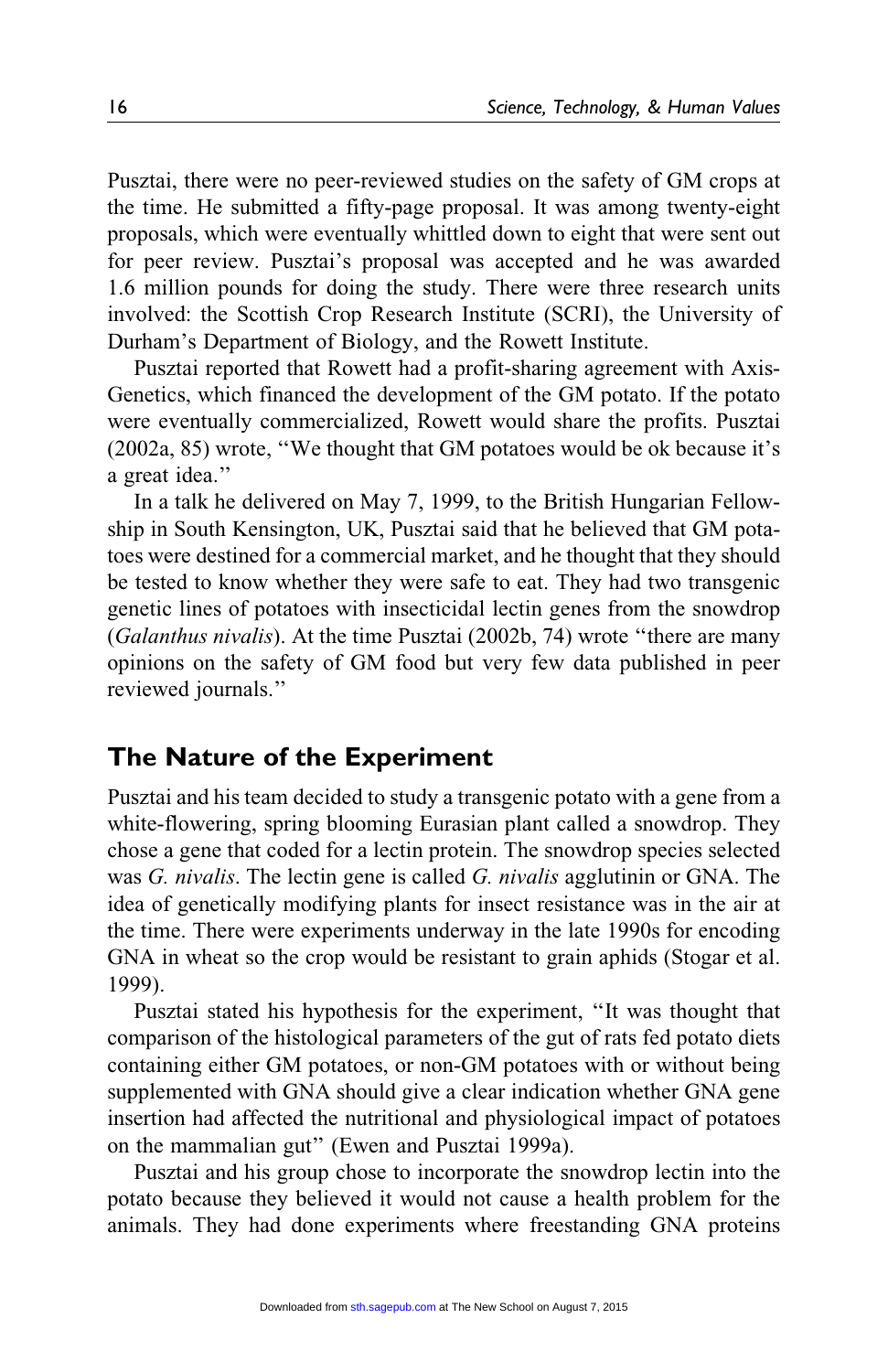were introduced into the rats' diet without adverse effects. Pusztai (2002a, 70) wrote that he had experimental assurances that GNA was a safe lectin and the gene coding it a safe gene. He also published a study of transgenic peas fed to rats and reported ''that the nutritional value of diets containing transgenic or parent peas was remarkably similar'' and were ''without major harmful effects on their growth, metabolism and health'' (Pusztai et al. 1999, 1603, 1597).

Pusztai's study used two transgenic potato lines that were developed at the Scottish Research Institute, each with a lectin gene from snowdrop. They had four experimental groups of male nineteen-day-old rats, believing that any adverse effects would likely show up in younger animals (Pryme and Lembcke 2003).

GM and non-GM potatoes came from the same field site. Each of the two GM potato lines was fed to separate groups of rats, and another group was fed the parental non-GMO potato spiked with the GNA protein. There were also controls fed the standard rat feed. Ewen and Pusztai (1999a) wrote, ''We compared the histological indices of the gut of rats fed potato diets containing GM potatoes, non-GM potatoes, or non-GM potatoes supplemented with GNA, to find out whether GNA gene insertion had affected the nutritional and physiological impact of potatoes on the mammalian gut.''

Two commentators noted in their 2003 publication Nutrition and Health ''Pusztai's studies ... are remarkable in that the experimental conditions were varied and several ways were found by which to demonstrate possible health effects of GM-foods'' (Pryme and Lembcke 2003).

In 1998, Dr. Pusztai accepted an interview on a program titled World in Action. He said that his group had observed adverse changes to the intestines and immune systems of rats fed GM potatoes. He also said that ''If I had the choice I would certainly not eat it [GM potatoes]'' and that ''I find it's very unfair to use our fellow citizens as guinea pigs'' (Randerson 2008). For a short time, the Rowett Institute was proud of Pusztai's media attention. But soon thereafter, the institute suspended Pusztai and used misconduct procedures to seize his data. His contract was not renewed, and while suspended he was banned from speaking publicly and thereafter forced to retire.

Pusztai wrote that the Rowett Institute had a major research program with a pharmaceutical company, which funded many of the projects on lectins in the human gut. ''So everything we did in this field belonged to the company, so the GM potato project also belonged to the company ... . The company was interested in a way to use lectins for the prevention of gut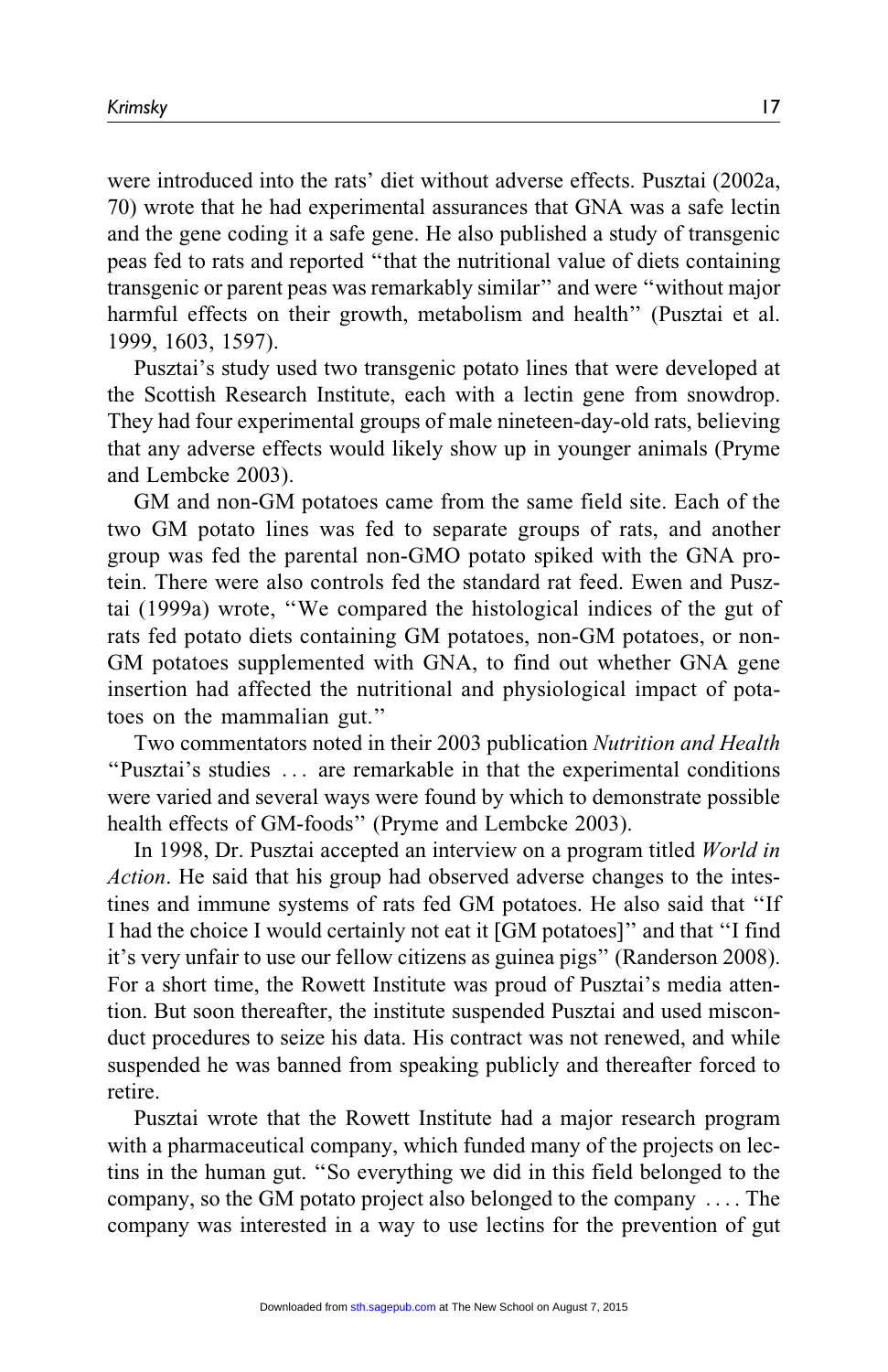damage in chemo-radiation therapy ... . In a sense we were sold to them [the company]—lock, stock and barrel .... The company, in fact, disowned us, in order to avoid bad publicity'' (2002a, 80).

Because the data were likely held by his colleague Stanley Ewen, Rowett could not restrict its publication. The results of the study were varied and complex. The principal conclusions were published in The Lancet on October 16, 1999. In brief, the authors reported that the rats fed on the GM diet, compared to controls, grew less well, exhibited unusual changes in their tissue, and were found to have immune problems, which did not occur when the rats were fed free GNA lectin proteins.

The authors suggested that some of the adverse effects they observed were possibly a result of the transformation of the potato with the transgene and was not a consequence of the lectins per se. The two lines of the GM potatoes derived from the same transformation event exhibited some different effects. The authors surmised that genes are inserted into different positions in the potato chromosome and in some placements may interfere with the plant's own gene expression.

A scientific committee of the Royal Society of London told Pusztai that his results were obtained by poor experimentation, bad design, and wrong conclusions. According to The Guardian and the journal Science as Culture, Pusztai responded, ''Supposedly in my previous 270 papers, some 40 of them with the same design and methodology, I was scientifically alright, but then suddenly I had a mental breakdown'' (Randerson 2008, 18; Pusztai 2002a). There were 919 media stories published from 1998 through early 2015 on the Pusztai affair without conclusive evidence of why his experiment was allegedly deficient.

## **Criticisms**

There were two stages of criticisms of Pusztai's work: the prepublication review and the post-publication review. In the former, there was a review of the methodology of the proposal and there were six members of the Scottish Royal Society who looked at a range of documents prior to publication at the request of the head of Rowett. There were also six reviewers for The Lancet. The post-publication criticisms came immediately after The Lancet article was published. Prior to publication, The Guardian wrote that Professor Peter Lachmann, British immunologist, Emeritus professor at the University of Cambridge, and Fellow of the Royal Society, phoned the editor of The Lancet and threatened him if he published the Pusztai paper (Flynn and Gillard 1999). Lachmann confirmed that he made the call but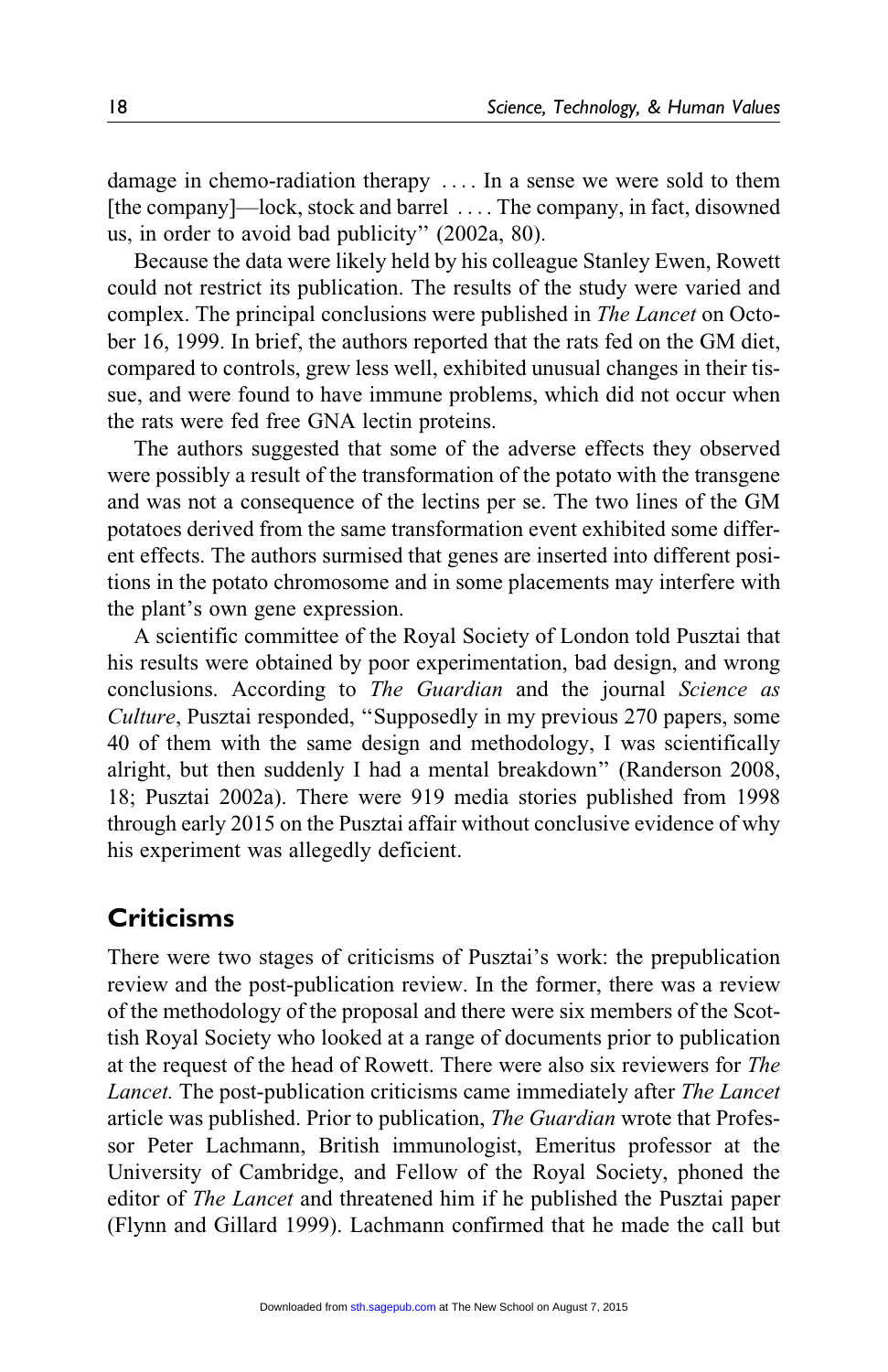denied that he threatened the editor. Lachmann was an author of the Royal Society's 1998 highly favorable report on GMOs.

A widely reported story line goes as follows: in 1999, Lachmann tried to persuade the editor of The Lancet not to publish Arpad Pusztai's research on the adverse effects of GM potatoes on rats on the grounds that it was not sound science. The Lancet's editor, Richard Horton, received what he described as an aggressive phone call from Lachmann. Dr. Horton said he was called at his office in central London on the morning of Wednesday October 13, two days before the Lancet published the paper by Pusztai.

Dr. Horton, editor of *The Lancet* since 1995, said the phone call began in a ''very aggressive manner.'' He said he was called ''immoral'' and accused of publishing Dr. Pusztai's paper, which he ''knew to be untrue.'' Toward the end of the call, Dr. Horton said the caller told him that if he published the Pusztai paper, it would ''have implications for his personal position'' as editor. The Lancet is owned by Reed Elsevier, one of Europe's largest scientific publishing houses (Flynn and Gillard 1999). Lachmann's own account of the Pusztai affair can be found in Panic Nation (2005). He categorically denies making the threat to Richard Horton.

When *The Lancet* received the manuscript from Ewen and Pusztai, it was sent to six referees, whereas the usual peer review has two to three referees. Five of the six referees recommended the paper for publication, while one referee was strongly against publication. In addition, that referee transgressed a long-standing norm of the journal to keep reviews to the editor confidential by disclosing his negative review to the press. The Lancet published the article despite the pressures to do otherwise. The attacks against Pusztai were unrelenting. He and Ewen responded to a number of his critics in The Lancet (Ewen and Pusztai 1999b). Pusztai left Rowett and periodically has commented on the incident. To this date, no one has made an effort to replicate his study. The episode left Pusztai's otherwise distinguished career in shambles.

## The Séralini Case

The second most highly publicized study was led by Gilles-Eric Séralini, a professor of molecular biology at the University of Caen in Normandy, France. He is the founder and president of the scientific advisory board of the nonprofit Committee of Research and Independent Information on Genetic Engineering (CRIIGEN), an association that was in the public record. Funding from CRIIGEN was acknowledged in Séralini's papers.

In 2009, Séralini and eight other authors published a paper in the *Inter*national Journal of Biological Sciences that discussed the relevant criteria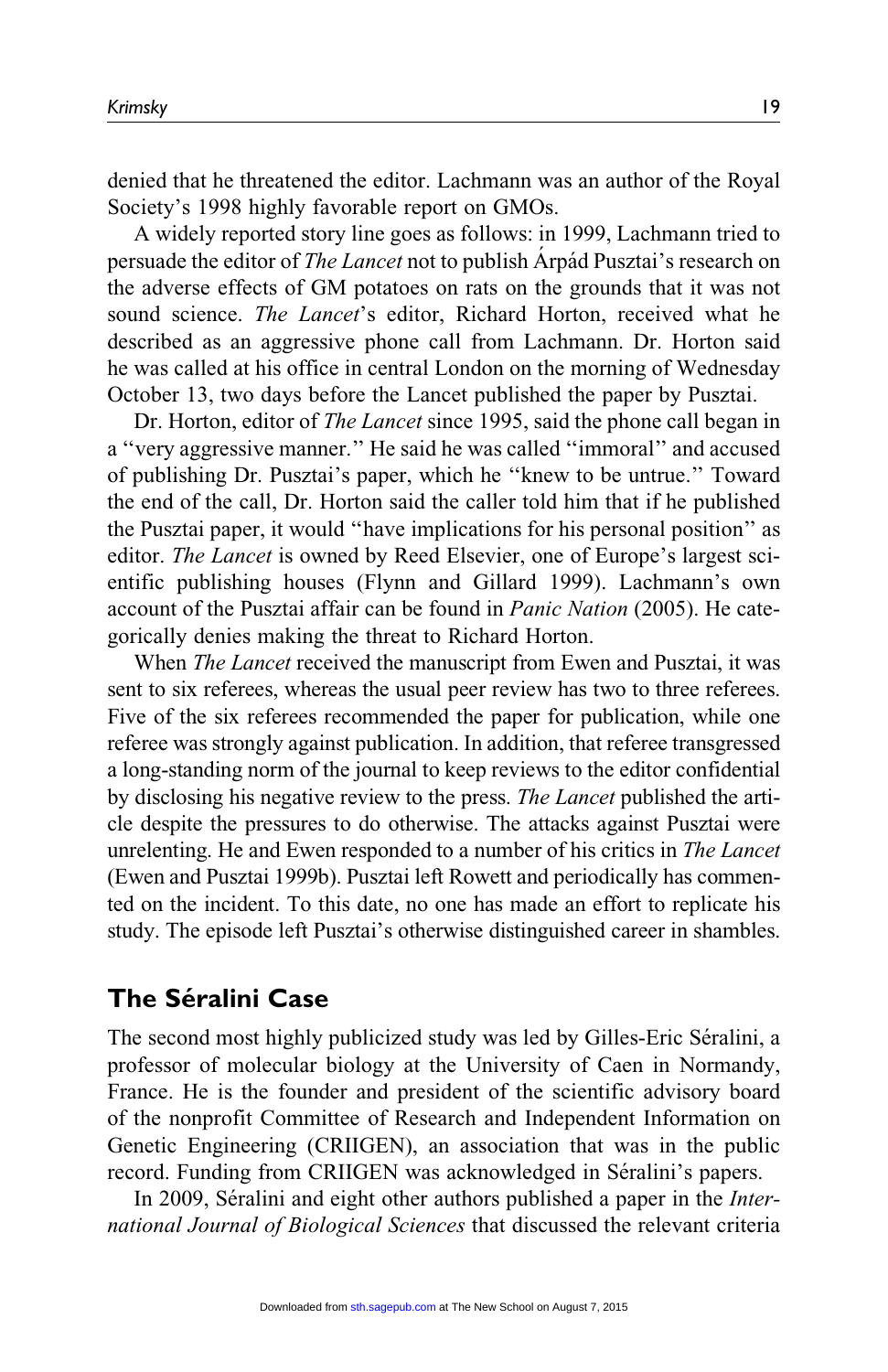that should be used to evaluate GMOs. Their paper raised questions about what regulatory agencies use to undertake risk assessments involving mammalian feeding experiments of GMOs (Séralini et al. 2009). By that time Monsanto had been undertaking short-term tests (ninety days) on certain GMO food products. The authors considered the current criteria to be fostering false negative results because of sample size and statistical design. Referring to some experiments that found adverse effects from GMOs the authors stated, ''These GM-linked effects are then considered as signs of toxicity in the ninety-days, not proofs of toxicity" (Séralini et al. 2009, 442).

The authors proposed new tests of increased duration and larger number of rats in order to increase the sensitivity or resolution power of the tests. ''We call for more serious standardized tests such as those used for pesticides or drugs, on at least three mammalian species tested for at least three months, employing larger sample sizes and up to one and two years before commercialization" (Séralini et al. 2009, 442). Long-term tests were not popular with industry because of the time and expense. Ironically, when Séralini undertook such tests, his published results drew considerable criticism.

In 2012, Séralini headed a study on the long-term toxicity of the herbicide Roundup (Monsanto's trade name for a glyphosate-based herbicide) and Roundup tolerant GM maize. The scientific group was interested in evaluating the health effects of Roundup, which consisted of the herbicide glyphosate and other additives called adjuvants, as well as the GM crop that was made herbicide tolerant from the transgenes (GM maize NK603). In prior feeding experiments, some showed effects and some showed no effects for both Roundup and the GM plant. The group used the Organisation for Economic Co-operation and Development (OECD) Guideline 408 but went beyond it. They were very clear in their paper that they were not using a carcinogenesis protocol, which requires fifty rats per group. They used ten rats per group that were fed three doses of the GMO. They found that Roundup delivered to rats at concentrations below officially set safety limits ''induce severe hormone-dependent mammary, hepatic and kidney disturbances" (Séralini et al. 2012, 4230). Female rats developed large mammary tumors more often than and before controls. Liver congestion and necrosis were between 2.5 and 5.5 times higher in treated males than controls. Males showed four times more palpable tumors than controls. Most of the adverse effects were kidney related. Séralini et al. reported adverse effects for the GM maize alone, for Roundup alone, and for GM maize with Roundup residues.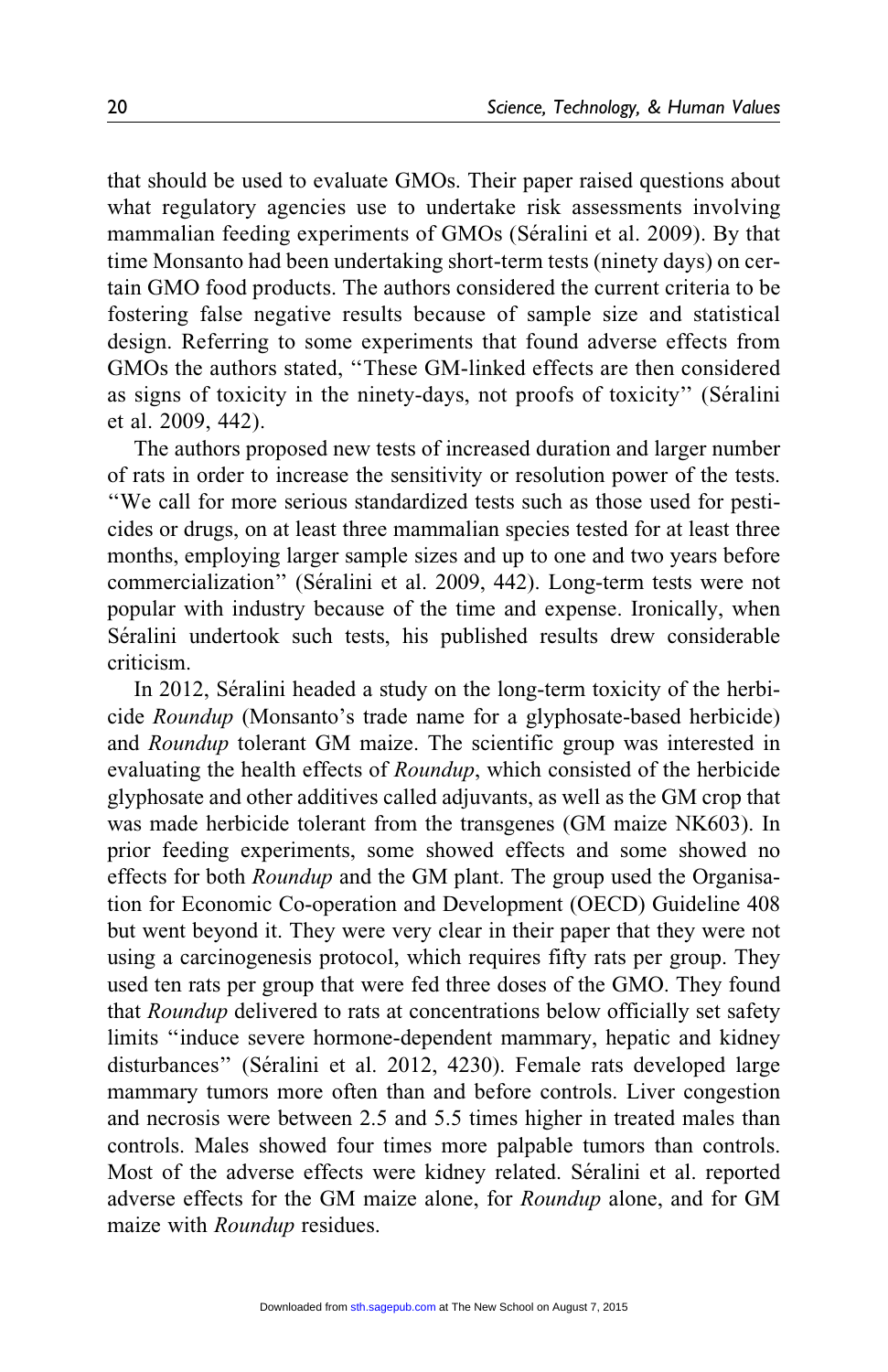The paper was published on line September 19, 2012, and within a very short time letters of criticism began flooding the journal. They charged Séralini with conflict of interest because of his association with the nonprofit CRIIGEN. He was criticized for using too few animals, the wrong strain of rats, for violating protocols of a carcinogen study, and for using poor statistics. Séralini had to deal with about fifty points of criticism.

A few months later, Editor-in-chief A. Wallace Hayes wrote an editorial on the review process for manuscripts submitted to Food and Chemical Toxicology. It covered some broad themes such as conflict of interest, selection of peer reviewers, post-publication review including letters to the editor, and responses to comments by the authors. It is everything you would expect from a transparent editor-in-chief discussing the manuscript review process. Hayes only gets specific in the first sentence. ''Manuscripts submitted to Food and Chemical Toxicology (FCT), such as the Seralini et al September 2012 publication, are subjected to a rigorous peer review process." (The accent aigu was omitted from Séralini's name.) In selecting out the Séralini et al. paper in the editorial, it appears to the reader that the editor-in-chief stands behind the judgment of the peer review process, particularly with this article. That's what makes the next stage of this case much more difficult to understand.

Séralini and his colleagues (2013) wrote an eight-page response to the critical letters attacking their 2012 publication. They began with two points of clarification about their study. First, they said that their study is the first long-term detailed research on mammals exposed to a highly diluted pesticide in its total formulation with adjuvants. In other words, they were not testing simply the active ingredient glyphosate. The adjuvants are added in the formulation because they make the herbicide more effective. Secondly, they noted that their work is not the final word on toxicological effects of GM maize (NK603 and Roundup). They noted that their research is the first step in studying long-term health effects of GMOs that should be replicated independently. Séralini was criticized for not following OECD guidelines in doing such experiments, but as he pointed out, there are no such guidelines for *in vivo* studies of GMO toxicity. He was criticized for using too few animals. His response was that ten animals in each sex group was recommended by OECD in 1981. People criticized him because he did not use the protocols for a carcinogen study. He responded that his study was not a carcinogen study but rather a long-term, full toxicological study. Nevertheless, he was required to report any lesions or tumors, which he did. He was criticized for the type of rats he used and the low number and for how he presented the data, which, critics said, placed too much emphasis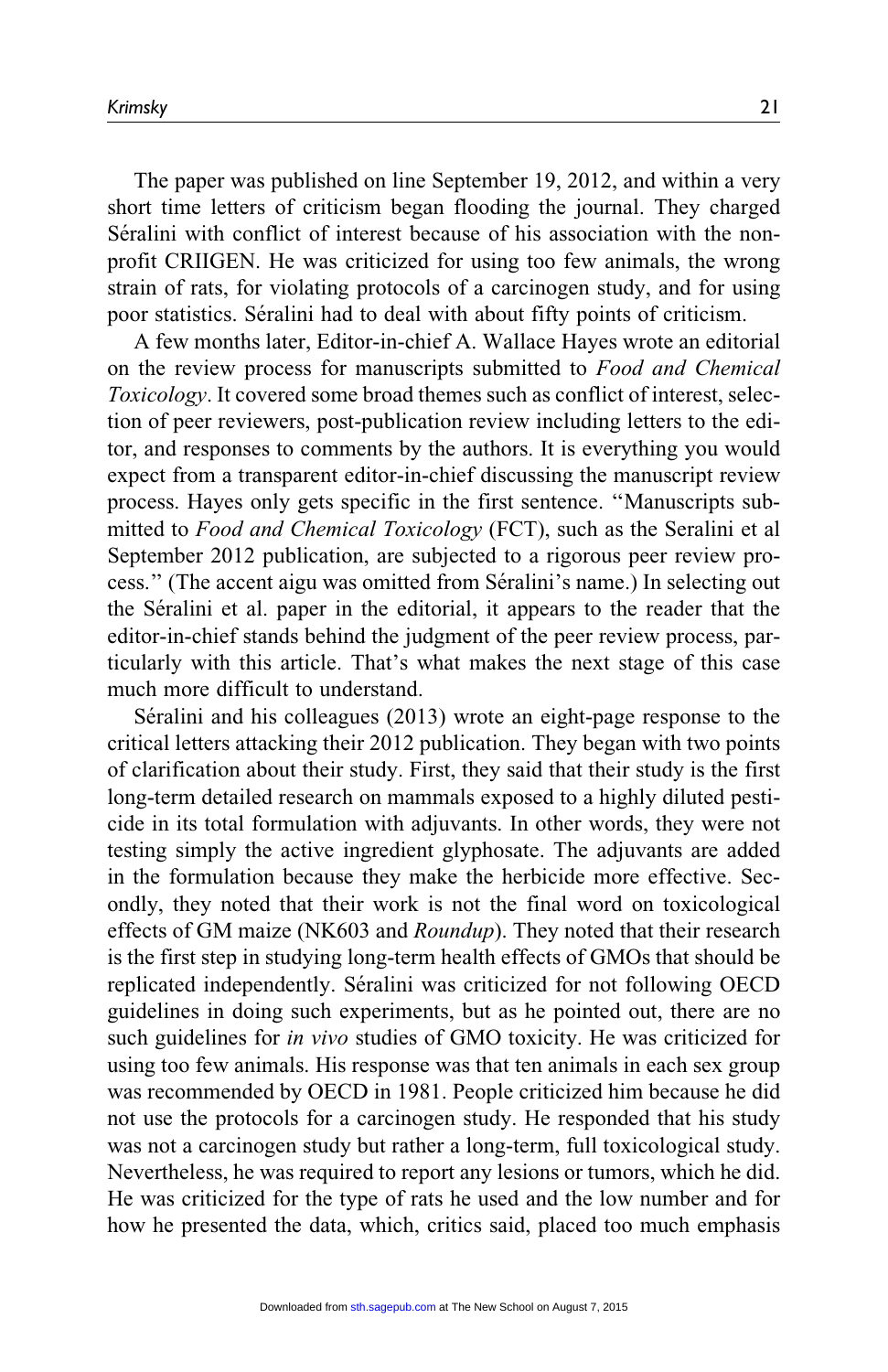on tumors. He was brought to task for claiming Roundup was an endocrine disruptor, while studies reported glyphosate had not shown hormonal effects. The criticisms included a finding of breach of ethics for letting the rat tumors grow too large when the rats should have been euthanized. They even charged him with conflicts of interest. Séralini et al. responded to about forty-five individual criticisms, taking them point-by-point. He responded to the criticism that no adverse effects have been observed in farm animals or humans.

Some critics have emphasized that no adverse effects have been reported on either farm animals or in the human population of the USA who have consumed an unknown mixture GMO crop derived food. Such claims are scientifically unsound for the following reasons. First, it is important to note that there have been neither epidemiological studies of the human population nor monitoring of farm animals in an attempt to correlate any ill-health observed with the consumption of a given GM crop. Second, it should be recalled that farm animals are not reared to live for the entire duration of their natural lifespan, and thus usually do not live long enough to develop long-term chronic diseases, which contrasts with the rats in our life-long experiment. If any studies in lactating cows are conducted, biological analyses performed are far less complete than those done in regulatory tests using rodents including in our study. Third, as there is no labeling of GMO food and feed in the USA, the amount consumed is unknown, and no ''control group'' exists. Thus, without a clear traceability or labeling, no epidemiological survey can be performed. (Séralini et al. 2013, 481)

It is rare in scientific publishing to find such a preponderance of criticism directed at a peer-reviewed publication and equally as rare to find such an extensive and detailed response to the criticism—seven published pages.

With pressure building on the journal editorial staff from strident letters, some declaring fraud in the Séralini et al. paper, in late fall 2013 the editorin-chief requested that Séralini retract the paper. As told by Séralini et al.,

On 19 November, 2013, the editor-in-chief requested the retraction of our study while recognizing that the data were not incorrect and that there was no misconduct and no fraud or intentional misinterpretation in our complete raw data—an unusual or even unprecedented action in scientific publishing. The editor argued that no conclusions could be drawn because we studied 10 rats per group over 2 years, because they were Sprague Dawley rats, and because the data were inconclusive on cancer. Yet this was known at the time of submission of our study. Our study was however never intended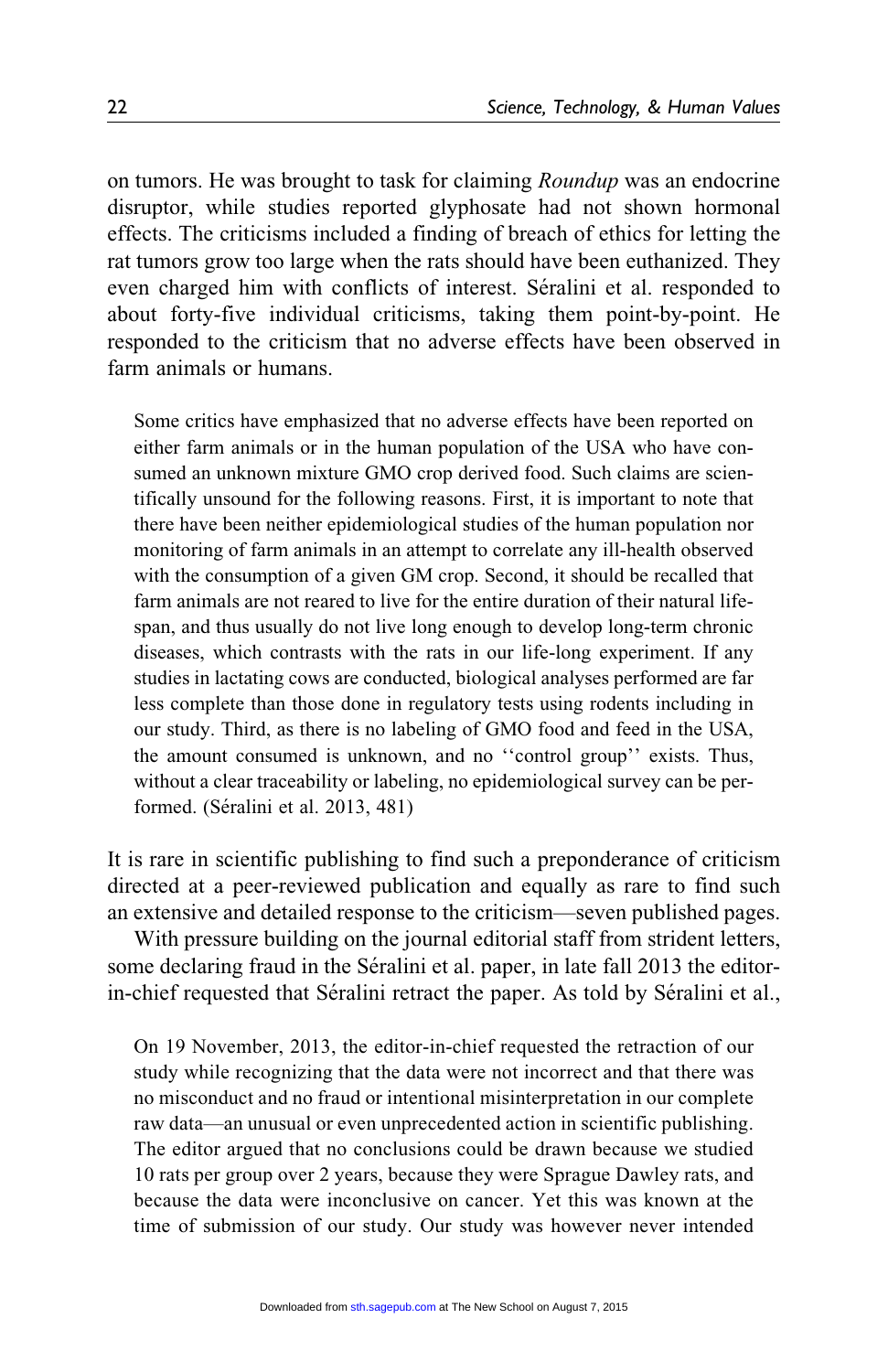to be a carcinogenicity study. We never used the word 'cancer' in our paper. (2014, 13)

Several months after Séralini refused to retract his paper, an unsigned editorial was published in the journal early in 2014 issuing a retraction notice for the paper. While unsigned, the editorial was presumably authored or approved by the editor-in-chief. The retraction editorial stated that the editor-in-chief requested from the corresponding author the permission to review the raw data. The editor-in-chief commended Séralini for "his commitment to the scientific process.'' What followed was probably unprecedented in the history of science publishing. First, the editor-in-chief supplied his justification for the retraction.

Unequivocally, the Editor-in-Chief found no evidence of fraud or intentional misrepresentation of the data. However, there is a legitimate cause for concern regarding both the number of animals in each study group and the particular strain selected. The low number of animals had been identified as a cause for concern during the initial review process, but the peer-review decisions ultimately weighed that the work still had merit despite its limitations. A more in-depth look at the raw data revealed that no definitive conclusions can be reached with this small sample size regarding the role of either NK603 or glyphosate in regards to overall mortality or tumor incidence. Given the known high incidence of tumors in the Sprague-Dawley rats, normal variability cannot be excluded as the cause of the higher mortality and incidence observed in the treated groups. Ultimately, the results presented while not incorrect are inconclusive, and therefore do not reach the threshold of publication for Food and Chemical Toxicology. The retraction is only on the inconclusiveness of this one paper. (FCT 2014, 244)

One might ask whether a paper's ''lack of definitive results'' is a justification for retraction. Some of Séralini's supporters cited the retraction guidelines of the Committee on Publication Ethics (COPE 2009) to answer this question. COPE has four conditions for justifying a retraction. ''Journal editors should consider retracting a publication if: (1) they have clear evidence that the findings are unreliable, either as a result of misconduct (e.g. data fabrication) or honest error (e.g. miscalculation or experimental error); (2) the findings have previously been published elsewhere without proper cross referencing, permission or justification (i.e. cases of redundant publication); (3) it constitutes plagiarism; (4) it reports unethical research.'' There is nothing close to the justification ''lack of definitive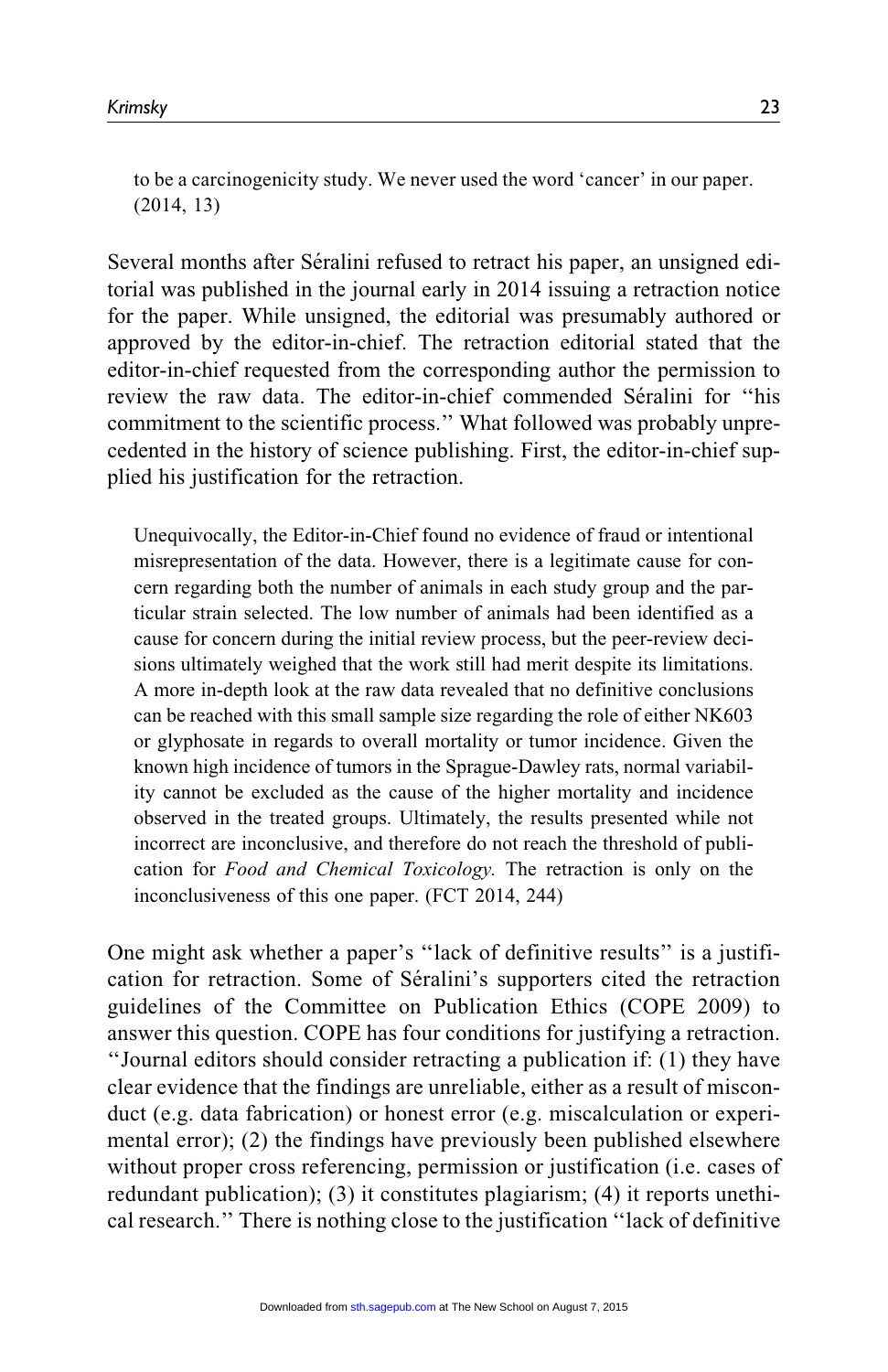results.'' The International Committee of Medical Journal Editors (ICMJE) is another well-respected journal publication organization that provides guidelines for all journals and requirements for its members on publication ethics. ICMJE links retraction of articles to scientific misconduct, which they consider (but is not necessarily limited to) data fabrication and data falsification including deceptive manipulation of images and plagiarism. They refer to COPE's recommendations on retraction or expressions of concern (ICMJE 2013, 7).

In their response to the retraction, Séralini and his colleagues (2014b) argued that post hoc standards for papers that have found adverse findings of GMOs are far higher than the standards for papers that have found no differences between GMOs and parental plants. Monsanto-funded studies using similar strains and numbers of mice were not retracted because of deficient methods. When a Monsanto study found differences in multiple organ functions between the GM and non-GM feeding groups, they dismissed the differences as not biologically meaningful (Hammond et al. 2004).

A former member of the editorial board of FCT wrote a letter to the editor that was published in the journal. ''I feel ashamed about your resent decision to retract Séralini's paper previously accepted for publication after a full review process, which I tend to believe, had been performed seriously as usual for a journal of high quality like FCT. I also feel ashamed because your decision gives support for those who argue and even claim that scientific research (especially in biosciences) is less and less independent and more and more subject to industry pressure. Your decision can be interpreted as a will to eliminate scientific information that does not help support industrial interests is, in my view, unacceptable'' (Roberfroid 2014, 390). This raises the question of whether conflict of interest could be a factor in how the GMO health studies are executed and interpreted. In another unusual event, after Séralini's paper was retracted by  $Food & Chemical$ Toxicology, it was republished by 2014 in Environmental Sciences Europe (Séralini et al. 2012).

## GMO Conflict of Interest

It has been well established in social science research that in some fields there is a funding effect in science from corporate sponsorship of research. That means that corporate-funded science tends to produce results that are consistent with corporate financial interests. The effect has been found in tobacco research, drug studies, and to a lesser extent in chemical health and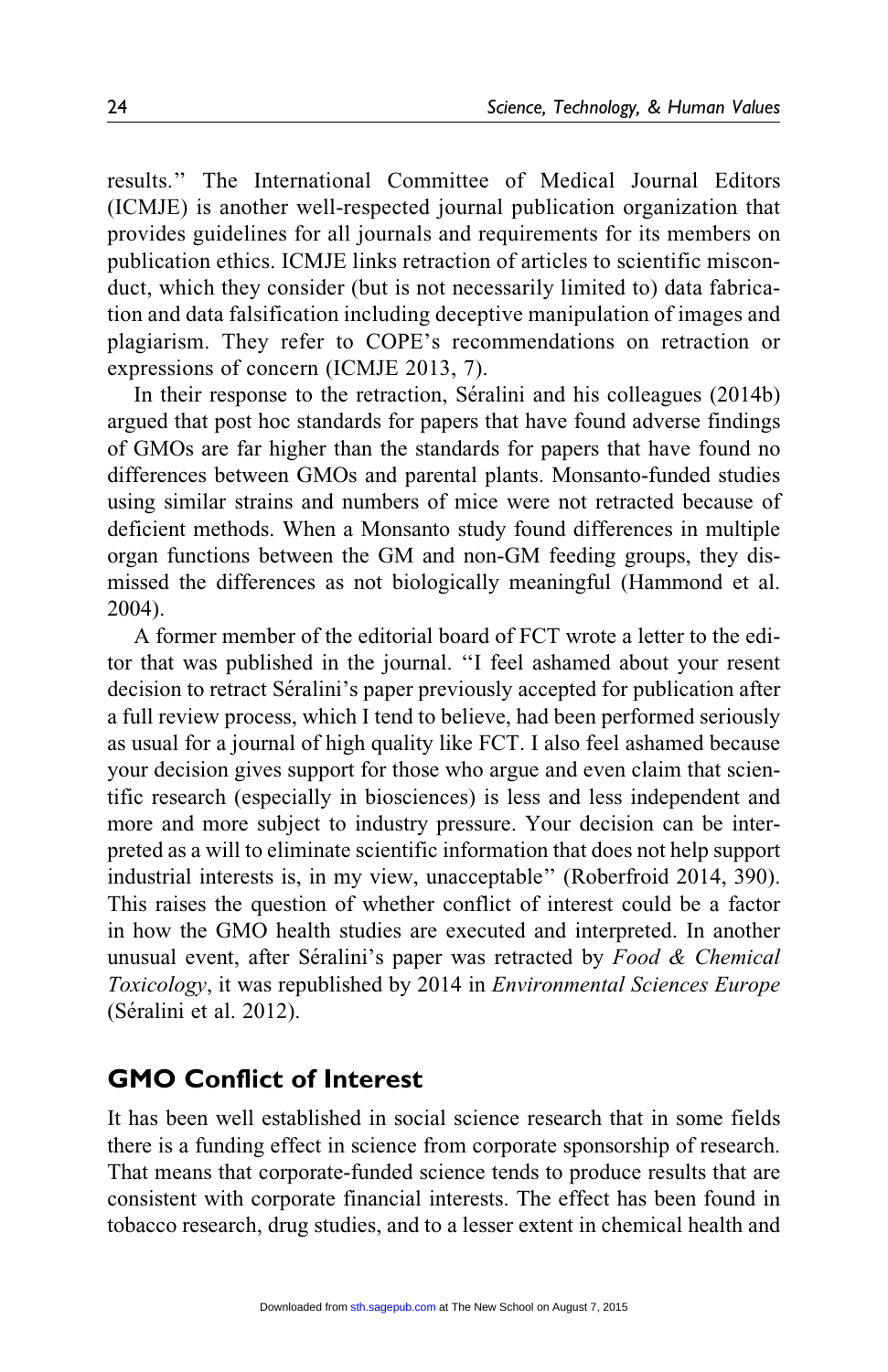safety studies (Bekelman, Li, and Gross 2003; Bourgeois 2010; Krimsky 2005). I found three papers on conflicts of interest (COIs) and GMOs. The first paper, authored by a group of researchers in Portugal and published in the journal Food Policy (Diels et al. 2011), undertook a systematic review of the scientific literature drawing from the Medline and Web of Science databases starting with 3,626 references on GMOs and winnowing those down to ninety-four articles that meet their criteria. Their main finding was that papers where COIs were identified showed a tendency to produce outcomes favorable to the commercial interests of the stakeholders. They found one of the forty-four papers with a COI was unfavorable toward GMOs while eight of the thirty-five with no COI were unfavorable toward GMOs. This means that without a COI, there was a 23 percent chance of reaching an unfavorable conclusion and with a COI only a 2 percent chance.

The second paper was a published commentary that focused on conflicts of interest of those criticizing Séralini's papers (Séralini et al. 2014). The authors note that a new assistant editor of biotechnology joined the journal Food and Chemical Toxicology after Séralini's article was published and that this assistant editor previously worked for Monsanto for seven years. The authors interpret the decision to retract their paper a little over a year after it was appropriately refereed grew out of the role of the new assistant editor who had a conflict of interest as a former employee of Monsanto.

A third paper discussed the conflicts of interest at the European Food Safety Authority (EFSA), a weak counterpart to the US FDA since it issues advisories to members of the European Union. According to its website, ''The European Food Safety Authority (EFSA) [an independent European agency funded by the EU budget that operates separately from the European Commission, European Parliament and EU Member States] is the keystone of European Union (EU) risk assessment regarding food and feed safety ... . EFSA provides independent scientific advice and clear communication on existing and emerging risks" (EFSA). The agency reviewed the Séralini et al. publication and published the results in the EFSA Journal in 2012. EFSA found the study to be ''inadequately designed, analysed'' and discounted Séralini's response to critics concluding that the study is of "insufficient scientific quality for safety assessments.''

Robinson et al. (2013) argued that the EFSA has been rife with conflicts of interest. For example, the chair of EFSA's management board had a longstanding relationship with the industry funded International Life Sciences Institute (ILSI). They claim that in 2010 more than half of the EFSA experts on the GMO panel had financial conflicts of interest. The agency had been cited by the Ombudsman for failing to manage conflicts of interest and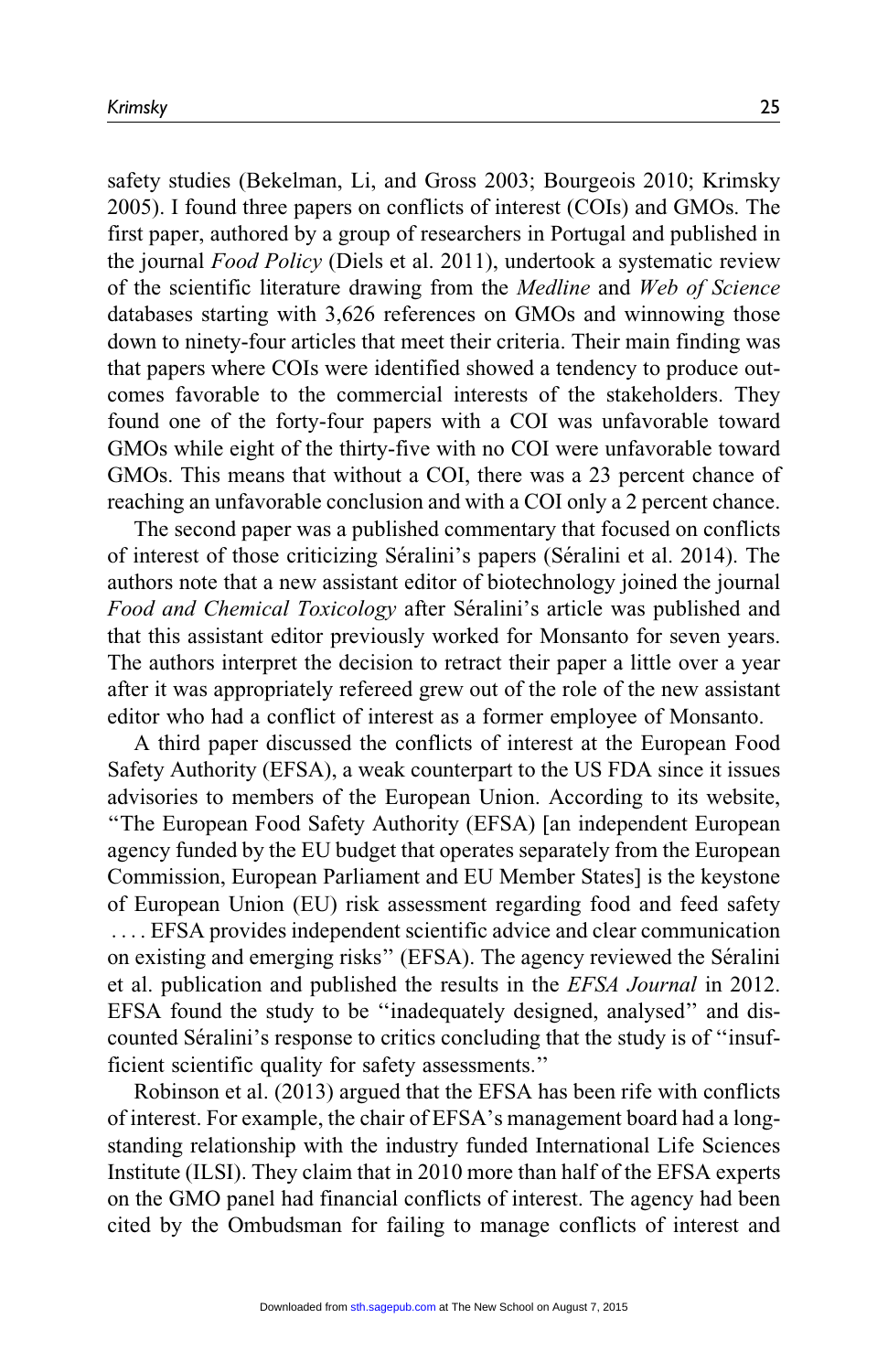despite changes still has not distanced itself from ILSI and thus does not represent an independent review of Séralini's work. Among the points raised by Robinson et al. is that when differences are found between GMOs and non-GMO counterparts, several authors, including those funded by industry, dismiss the findings as being within the normal range of variation and are not biologically relevant. ''An EFSA opinion allows industry to define biological relevance on a case-by-case basis'' (Robinson et al. 2013, 2).

## Conclusion

I began this article with the testimonials from respected scientists that there is literally no scientific controversy over the health effects of GMOs. My investigation into the scientific literature tells another story. I found twenty-six animal feeding studies that have shown adverse effects or animal health uncertainties (Table 2). The eight review articles were mixed in their assessment of the health effects of GMOs (Table 1). The analysis of how two respected scientists were treated so poorly by the scientific community over their peer-reviewed work raises questions about likely political and ideological influences in the science. I could find no comparable case in the history of science where someone's published and peer-reviewed work was retracted because it was not definitive. Comparable works that found GMOs equivalent to their non-GMO parental strain were not retracted for the same reason since they too were not definitive. It has been argued that the weight of evidence is favorable to the hypothesis that the current family of commercialized GMOs is safe to humans and animals because there is a preponderance of articles establishing that point. In risk assessment, the number of studies that reveal a risk can be more significant than a larger number of studies that do not. Imagine a hundred flights to test a new aircraft. Ninety-five prove safe. Five flights produce electrical problems, failed landing gear, and a wing collapse. Does one just negate the five flights and go with the weight of evidence? Those five flights are very significant, perhaps because the aircraft was pushed beyond standard flight operations but within its design limits.

When there is a controversy about the risk of a consumer product, instead of denying the existence of certain studies, the negative results should be replicated to see if they hold up to rigorous testing. This point was made by the 300 scientists who signed a joint statement that was published in Environmental Sciences Europe. The statement ''does not assert that GMOs are unsafe or safe. Rather the statement concludes that the scarcity and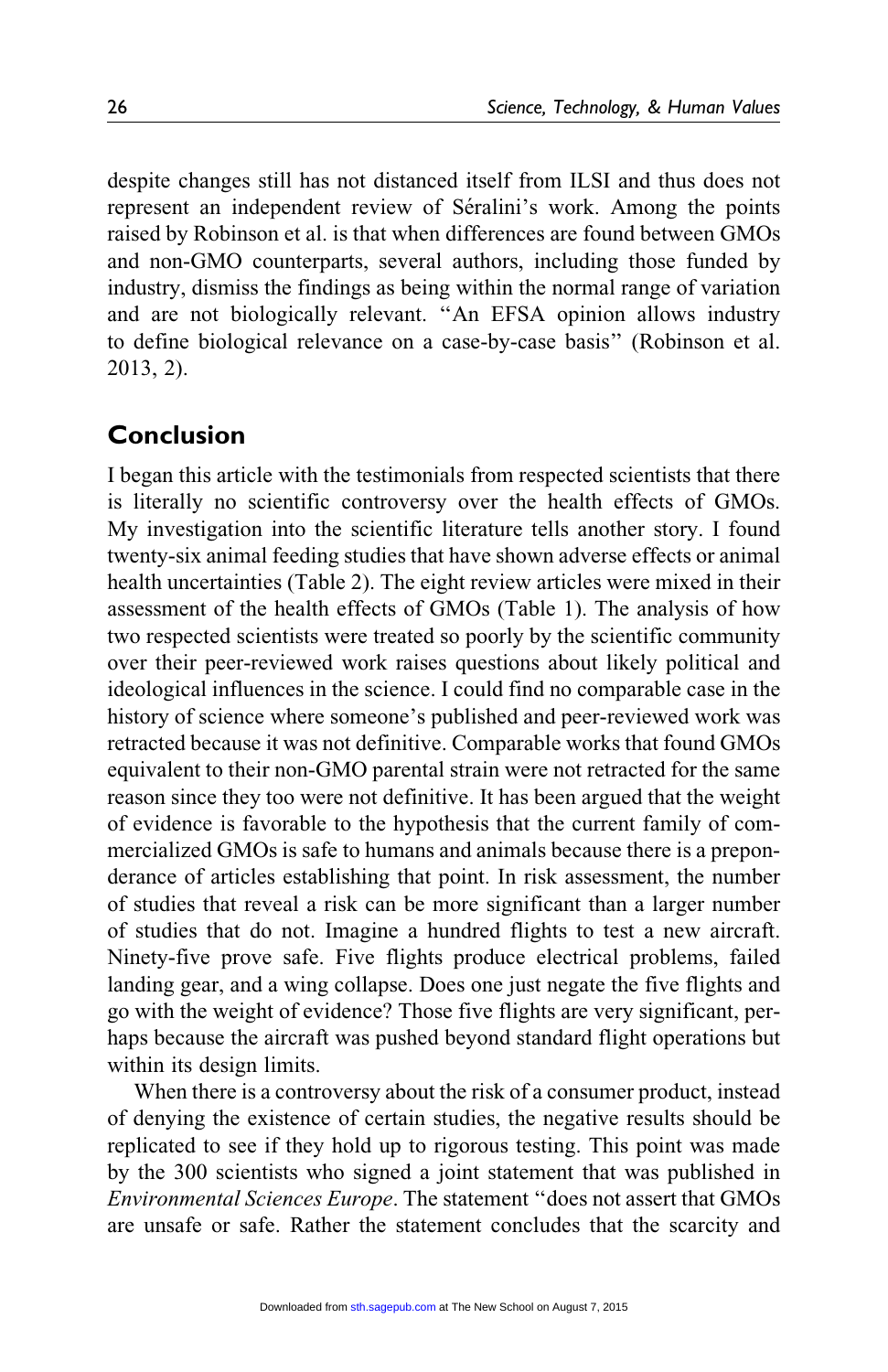contradictory nature of the scientific evidence published to date prevents conclusive claims of safety, or lack of safety, of GMOs'' (Hilbeck et al. 2015, 1). David Schubert, professor at the Salk Institute, summarized the state of affairs of the GMO controversy as follows: ''To me, the only reasonable solution is to require that all GM plant products be tested for long-term toxicity and carcinogenicity before being brought to market" (2002, 969). Until the twenty-six studies, or at least the best of them, are replicated and shown to be false positives, we have an obligation to treat these studies with respect and concern. My results have broad implications for the study of scientific and medical controversies, whether climate change, endocrine disruptors, statins, or mercury preservatives in vaccines. STS scholarship is best accomplished when it approaches a controversial issue systemically and includes a deep analysis of the primary science, a review of the function of professional societies, an analysis of the peer review process of journals, a study of the political climate and its impact on science and on federal regulatory agencies which set policy, the media's role in shaping public understanding or misunderstanding, and the role that financial interests play in scientific risk analysis. All of these factors are brought into play in the GMO debate, about which I have argued that the putative consensus about the inherent safety of transgenic crops is premature.

## Declaration of Conflicting Interests

The author(s) declared no potential conflicts of interest with respect to the research, authorship, and/or publication of this article.

## Funding

The author(s) received no financial support for the research, authorship, and/or publication of this article.

### References

- AAEM (American Academy of Environmental Medicine). 2009. ''Position Statement on GMOs.'' May 8. Accessed July 19, 2014. [http://www.aaemonline.org/](http://www.aaemonline.org/gmopost.html) [gmopost.html](http://www.aaemonline.org/gmopost.html).
- Achenbach, J. 2015. ''Why Do Many Reasonable People Doubt Science?'' National Geographic 14 (5). Accessed March 2, 2015. [http://ngm.nationalgeographic.com/](http://ngm.nationalgeographic.com/2015/03/science-doubters/achenbach-text) [2015/03/science-doubters/achenbach-text](http://ngm.nationalgeographic.com/2015/03/science-doubters/achenbach-text).
- American Medical Association, Action of the House of Delegates. 2012. ''Annual Meeting: Council on Science and Public Health Report 2.'' CSAPH Report 2-A-12. Accessed July 21, 2015. [http://www.ama-assn.org/ama/pub/about-](http://www.ama-assn.org/ama/pub/about-ama/our-people/ama-councils/council-science-public-health/reports/2012-reports.page)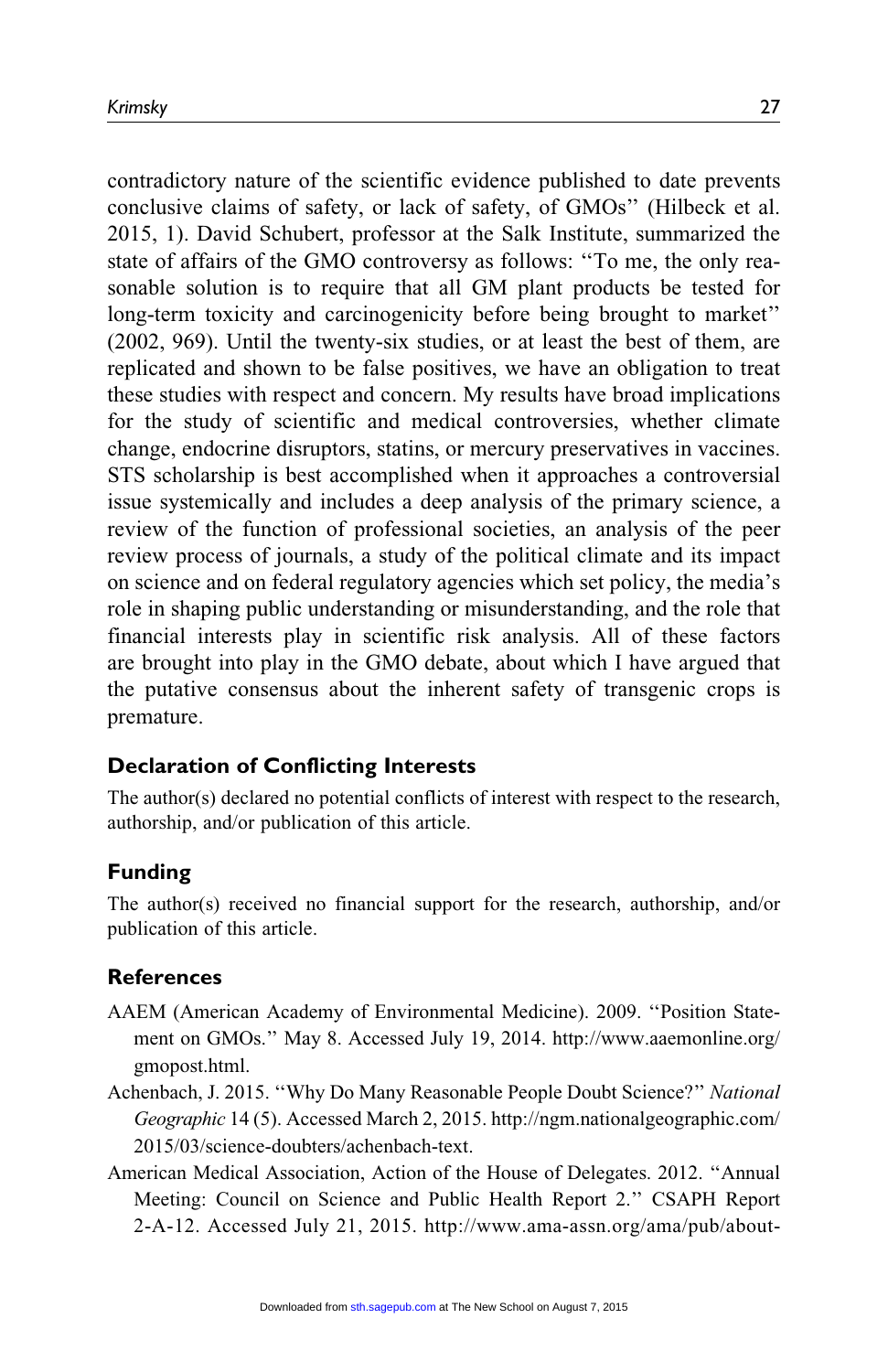[ama/our-people/ama-councils/council-science-public-health/reports/2012-repo](http://www.ama-assn.org/ama/pub/about-ama/our-people/ama-councils/council-science-public-health/reports/2012-reports.page) [rts.page.](http://www.ama-assn.org/ama/pub/about-ama/our-people/ama-councils/council-science-public-health/reports/2012-reports.page) [https://download.ama-assn.org/resources/doc/csaph/x-pub/a12-csaph2](https://download.ama-assn.org/resources/doc/csaph/x-pub/a12-csaph2-bioengineeredfoods.pdf) [bioengineeredfoods.pdf.](https://download.ama-assn.org/resources/doc/csaph/x-pub/a12-csaph2-bioengineeredfoods.pdf)

- Antoniou, M., C. Robinson, and J. Fagan. 2012. GMO Myths and Truths: An Evidence-based Examination of the Claims Made for the Safety and Efficacy of Genetically Modified Crops. London, UK: Earth Open Source. Accessed February 20, 2015. [http://earthopensource.org/wordpress/downloads/GMO-Myths](http://earthopensource.org/wordpress/downloads/GMO-Myths-and-Truths-edition2.pdf)[and-Truths-edition2.pdf.](http://earthopensource.org/wordpress/downloads/GMO-Myths-and-Truths-edition2.pdf)
- Bawa, A. S., and K. R. Anilakumar. 2013. ''Genetically Modified Foods: Safety, Risks and Public Concerns—A Review.'' Journal of Food Science & Technology 50 (6): 1035-46.
- Bekelman, J. E., Y. Li, and C. P. Gross. 2003. ''Scope and Impact of Financial Conflicts of Interest in Biomedical Research: A Systematic Review.'' Journal of the American Medical Association 289 (4): 454-65. (January 22-29, 2003).
- BMA (British Medical Association). 1999. ''Press Releases Archive.'' May 18, 1999. Accessed July 17, 2014. [http://web2.bma.org.uk/pressrel.nsf/wall/](http://web2.bma.org.uk/pressrel.nsf/wall/1E731484333E2965802568F5005430C6?OpenDocument) [1E731484333E2965802568F5005430C6?OpenDocument](http://web2.bma.org.uk/pressrel.nsf/wall/1E731484333E2965802568F5005430C6?OpenDocument).
- BMA (British Medical Association). 2003. ''Press Release Archive.'' January 14, 2003. Accessed July 17, 2014. [http://web2.bma.org.uk/pressrel.nsf/wall/](http://web2.bma.org.uk/pressrel.nsf/wall/F1DCEF13942969B980256CAE00599823?OpenDocument) [F1DCEF13942969B980256CAE00599823?OpenDocument.](http://web2.bma.org.uk/pressrel.nsf/wall/F1DCEF13942969B980256CAE00599823?OpenDocument)
- BMA (British Medical Association, Board of Science and Education). 2004. Genetically Modified Foods and Health: A Second Interim Statement. London, UK: British Medical Association. Accessed July 5, 2015. [http://www.argenbio.](http://www.argenbio.org/adc/uploads/pdf/bma.pdf) [org/adc/uploads/pdf/bma.pdf.](http://www.argenbio.org/adc/uploads/pdf/bma.pdf)
- Borel, B. 2014. ''Core Truths: 10 Common GMO Claims Debunked.'' Popular Science 285 (1): 57. Accessed July 15, 2014. [http://www.popsci.com/article/](http://www.popsci.com/article/science/core-truths-10-common-gmo-claims-debunked) [science/core-truths-10-common-gmo-claims-debunked.](http://www.popsci.com/article/science/core-truths-10-common-gmo-claims-debunked)
- Borlaug, N. 2014. Accessed February 17, 2015. [http://articles.economictimes.india](http://articles.economictimes.indiatimes.com/2014-08-06/news/52514586_1_gm-crops-gm-foods-bt-cotton) [times.com/2014-08-06/news/52514586\\_1\\_gm-crops-gm-foods-bt-cotton.](http://articles.economictimes.indiatimes.com/2014-08-06/news/52514586_1_gm-crops-gm-foods-bt-cotton)
- Bourgeois, F. 2010. ''Drug Trials Funded by Industry Are More Likely to Publish Favorable Results.'' Annals of Internal Medicine 153 (3): 158-66.
- Brundtland, G. H. 2002. Accessed February 17, 2015. [http://www.afro.who.int/en/](http://www.afro.who.int/en/media-centre/pressreleases/item/457-who-director-general-speaks-on-gm-foods.html) [media-centre/pressreleases/item/457-who-director-general-speaks-on-gm-foods.](http://www.afro.who.int/en/media-centre/pressreleases/item/457-who-director-general-speaks-on-gm-foods.html) [html.](http://www.afro.who.int/en/media-centre/pressreleases/item/457-who-director-general-speaks-on-gm-foods.html)
- Campbell, P. M., D. Reiner, A. E. Moore, R.-Y. Lee, M. M. Epstein, and T. J. V. Higgins. 2011. "Comparison of the Alpha-amylase Inhibitor-1 from Common Bean (Phaseolus vulgaris) Varieties and Transgenic Expression in Other Legumes-post-translational Modifications and Immunogenicity.'' Journal of Agriculture Food Chemistry 59 (11): 6047-54.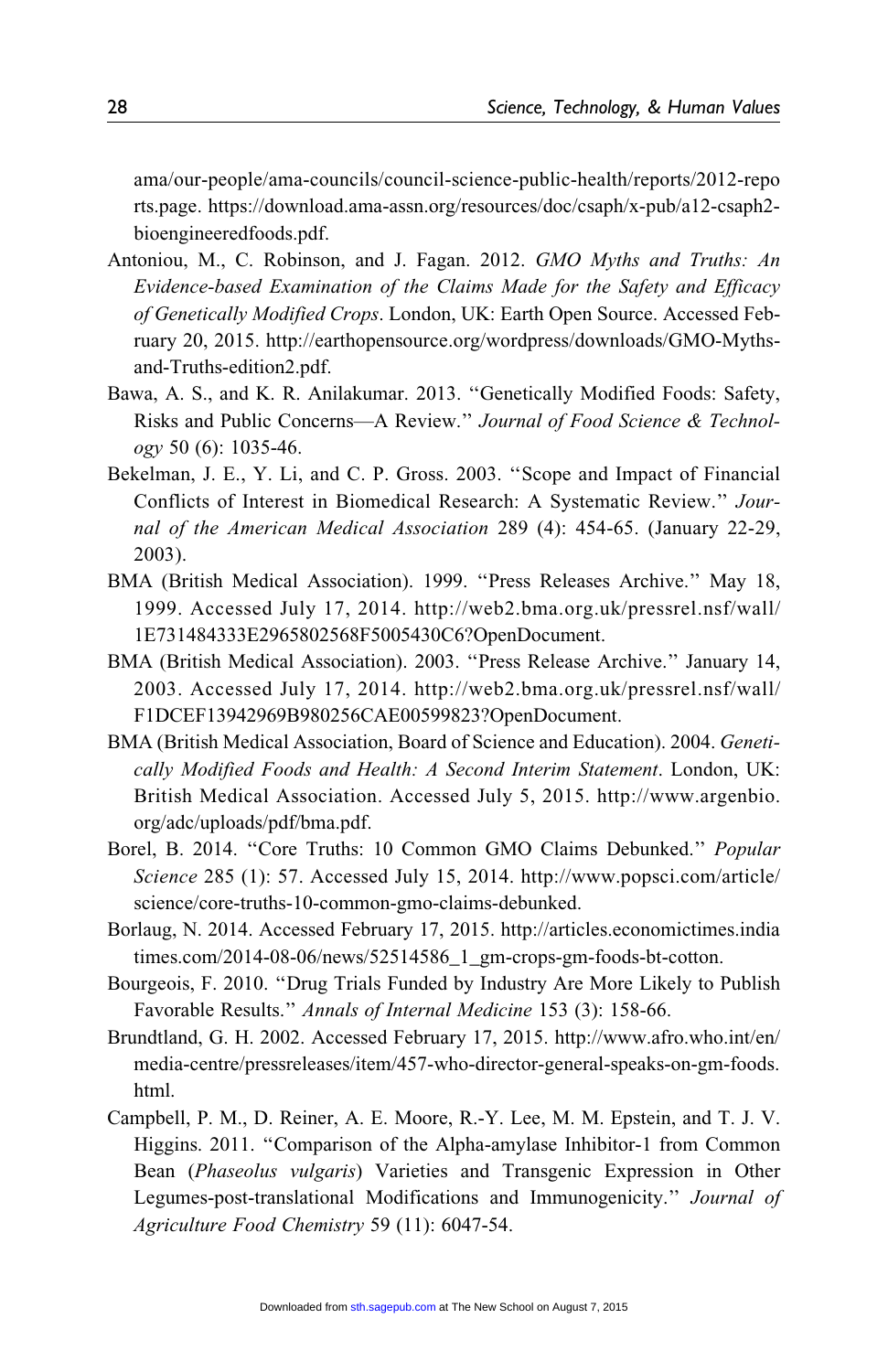- COPE (Committee on Publication Ethics). Accessed January 16, 2015. [http://](http://publicationethics.org/files/retraction%20guidelines.pdf) [publicationethics.org/files/retraction](http://publicationethics.org/files/retraction%20guidelines.pdf)%[20guidelines.pdf](http://publicationethics.org/files/retraction%20guidelines.pdf).
- CRIIGEN (Committee of Research and Independent Information on Genetic Engineering). Legal status. Revised July 7, 2008. Accessed July 30, 2015. [http://](http://www.criigen.org/user/pdf/CRIIGEN_statuts.pdf) [www.criigen.org/user/pdf/CRIIGEN\\_statuts.pdf.](http://www.criigen.org/user/pdf/CRIIGEN_statuts.pdf)
- de Vendômois, J. Spiroux, D. Cellier, C. Vélot, Emilie Clair, Robin Mesnage, and Gilles-Eric Séralini. 2010. "Debate on GMOs Health Risks after Statistical Findings in Regulatory Tests.'' International Journal of Biological Sciences 6 (6): 590-98.
- Diels, J., M. Cunha, C. Manaia, B. Sabugosa-Madeira, and M. Silva. 2011. ''Association of Financial or Professional Conflict of Interest to Research Outcomes on Health Risks or Nutritional Assessment Studies of Genetically Modified Crops.'' Food Policy 36 (2): 197-203.
- Diouf, J. 2002. Accessed February 17, 2015. [http://www.eufic.org/article/en/food](http://www.eufic.org/article/en/food-technology/gmos/artid/gmos-debate/)[technology/gmos/artid/gmos-debate/.](http://www.eufic.org/article/en/food-technology/gmos/artid/gmos-debate/)
- Domingo, J. L., and J. G. Bordonaba. 2011. ''A Literature Review on the Safety Assessment of Genetically Modified Plants.'' Environment International 37 (4): 734-42.
- Dona, A., and I. S. Arvanitouannis. 2009. ''Health Risks of Genetically Modified Foods.'' Critical Reviews in Food Science and Nutrition 49 (2): 164-75.
- Druker, Steven. 2015. Altered Genes, Twisted Truth. Fairfield, IA: Clear River Press.
- EFSA (European Food and Safety Authority). 2012. "Final Review of the Séralini et al. (2012) Publication on a 2-year Rodent Feeding Study with Glyphosate Formulations and GM Maize NK603 First Published Online on September 19, 2012 in Food and Chemical Toxicology.'' EFSA Journal 10 (11): 2986-96.
- EFSA (European Food Safety Authority). 2014. ''Scientific Opinion on Application (EFSA-GMO-UK-2009-76) for the Placing on the Market of Soybean MON 87769.'' EFSA Journal 12 (5): 3644-85.
- Ewen, S. W. B., and A. Pusztai. 1999a. ''Effects of Diets Containing Genetically Modified Potatoes Expressing Galanthus nivalis Lectin on Rat Small Intestine.'' The Lancet 354 (9187): 1353-54.
- Ewen, S. W. B., and A. Pusztai. 1999b. ''GM Food Debate: Reply.'' The Lancet 354 (9191): 1726-27.
- FCT (Food & Chemical Toxicology, Editor-in-chief). 2014. ''Retraction Notice to: Long Term Toxicity of a Roundup Herbicide and a Roundup-tolerant Genetically Modified Maize." Food & Chemical Toxicology 63:244.
- Flynn, L., and M. S. Gillard. 1999. ''Pro-GM Scientist 'Threatened Editor.''' The Guardian, October 31. Accessed July 22, 2015. [http://www.theguardian.com/](http://www.theguardian.com/science/1999/nov/01/gm.food) [science/1999/nov/01/gm.food.](http://www.theguardian.com/science/1999/nov/01/gm.food)
- Hammond, B., R. Dudek, J. Lemen, and M. Nemeth. 2004. ''Results of a 13 Week Safety Assurance Study with Rats Fed Grain from Glyphosate Tolerant Corn.'' Food & Chemical Toxicology 42 (6): 1003-14.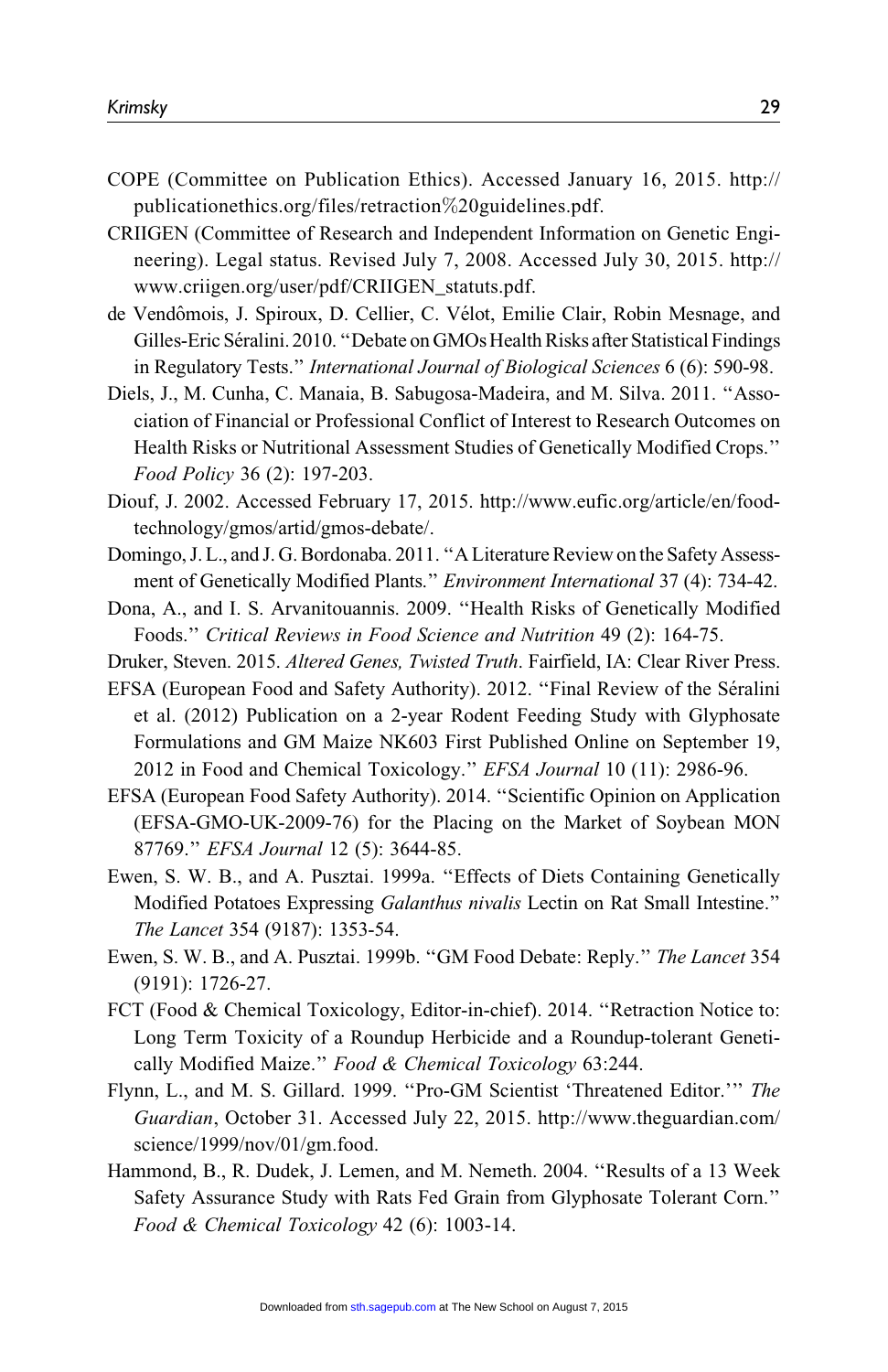- Hilbeck, A., R. Binmelis, N. Defarge, Ricarda Steinbrecher, András Székács, Fern Wickson, Michael Antoniou, Philip L. Bereano, Ethel Ann Clark, Michael Hansen, Eva Novotny, Jack Heinemann, Hartmut Meyer, Vandana Shiva, and Brian Wynne. 2015. "No Scientific Consensus on GMO Safety." Environmental Sciences Europe 27 (4): 1-6.
- Hilgartner, Stephen. 2000. Science on Stage: Expert Advice as Public Drama. Stanford, CA: Stanford University Press.
- ICMJE (International Committee of Medical Journal Editors). 2013. Recommendations for the Conduct, Reporting, Editing, and Publication of Scholarly Work in Medical Journals. 1-17, 7. Accessed January 17, 2015. [http://www.icmje.org/](http://www.icmje.org/recommendations/browse/publishing-and-editorial-issues/scientific-misconduct-expressions-of-concern-and-retraction.html) [recommendations/browse/publishing-and-editorial-issues/scientific-misconduct](http://www.icmje.org/recommendations/browse/publishing-and-editorial-issues/scientific-misconduct-expressions-of-concern-and-retraction.html)[expressions-of-concern-and-retraction.html](http://www.icmje.org/recommendations/browse/publishing-and-editorial-issues/scientific-misconduct-expressions-of-concern-and-retraction.html).
- Krimsky, S. 2005. ''The Funding Effect in Science and Its Implications for the Judiciary.'' Journal of Law & Public Policy 13 (3): 43-68.
- Lachman, P. 1999. ''Letter. Health Risks of Genetically Modified Foods.'' The Lancet 354 (9172): 69.
- Lee, R., D. Reiner, G. Dekan, A. E. Moore, T. J. Higgins, and M. M. Epstein. 2013. ''Genetically Modified a-amylase Inhibitor Peas Are Not Specifically Allergenic in Mice.'' Plos One 8 (1): 1-9.
- Magana-Gomez, J. A., and A. M. Calderon de la Barca. 2008. ''Risk Assessment of Genetically Modified Crops for Nutrition and Health.'' Nutrition Reviews 67 (1): 1-16.
- Maghari, B. M., and A. M. Ardekani. 2011. ''Genetically Modified Foods and Social Concerns.'' Avicenna Journal of Medical Biotechnology 3 (3): 109-17.
- National Academy of Sciences. 2004. The Safety of Genetically Engineered Foods: Approaches to Assessing Unintended Health Effects. Washington, DC: National Academies Press.
- Newman, Stuart. 2009. ''Genetically Modified Foods and the Attack on Nature.'' Capitalism Nature Socialism 20 (2): 22-31.
- Newman, Stuart. 2013. ''The State of the Science.'' GeneWatch 26 (1): 24-25.
- Nicolia, A., A. Manzo, F. Veronesi, and D. Roselini. 2014. ''An Overview of the Last 10 Years of Genetically Engineered Crop Safety Research.'' Critical Reviews in Biotechnology 34 (1): 77-88.
- Nordlee, J. A., S. L. Taylor, J. A. Townsend, L. A. Thomas, and R. K. Bush. 1996. ''Identification of a Brazil-nut Allergen in Transgenic Soybeans.'' The New England Journal of Medicine 334 (11): 688-92.
- Pryme, I. F., and R. Lembcke. 2003. ''In Vivo Studies on Possible Health Consequences of Genetically Modified Food and Feed—with Particular Regard to Ingredients Consisting of Genetically Modified Plant Materials.'' Nutritional and Health 17 (1): 1-8.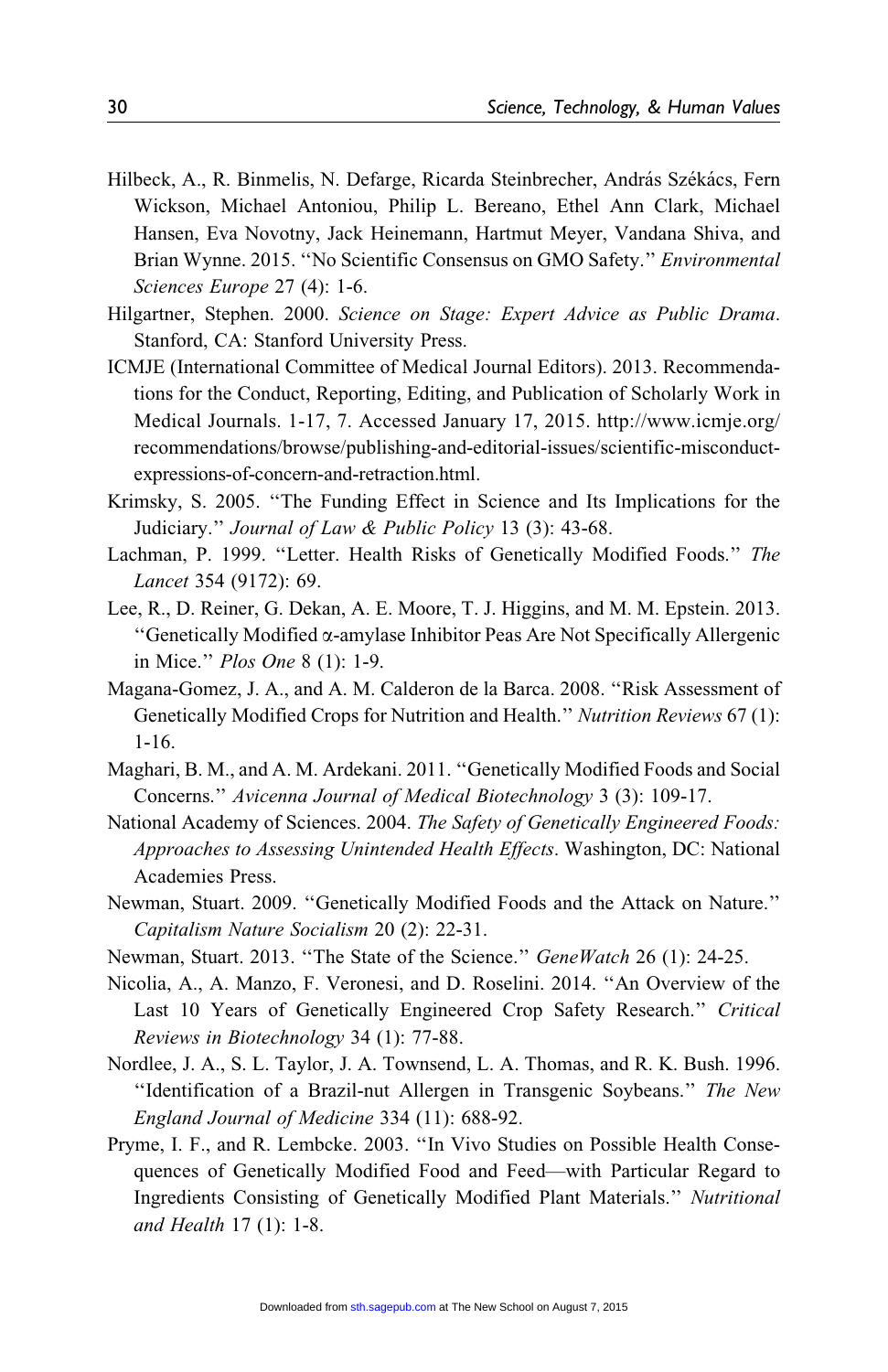- Pusztai, A. 1999. ''A Talk to the British Hungarian Fellowship, South Kensington, UK.'' May 7. Accessed February 20, 2015. [www.i-sis.org.uk/arpad.php.](http://www.i-sis.org.uk/arpad.php)
- Pusztai, A., G. G. Bardocz, R. Alonso, M. J. Chrispeels, H. E. Schroeder, L. M. Tabe, and T. J. Higgins. 1999. "Expression of the Insecticidal Bean a-amylase Inhibitor Transgene Has Minimal Detrimental Effect on the Nutritional Value of Peas Fed to Rats at 30% of the Diet.'' Journal of Nutrition 129 (8): 1597-603.
- Pusztai, A. 2002a. ''GM Food Safety: Scientific and Institutional Issues.'' Science as Culture 11 (1): 69-92.
- Pusztai, A. 2002b. ''Can Science Give Us the Tools for Recognizing Possible Health Risks of GM Food?'' Nutrition and Health 16 (2): 73-84.
- Pusztai, A., and S. Bardocz, eds. 1995. Lectins: Biomedical Perspectives. London, UK: Taylor & Francis.
- Randerson, J. 2008. ''Arpad Pusztai: Biological Divide.'' The Guardian. January 15. Accessed March 2, 2015. [http://www.theguardian.com/education/2008/jan/15/](http://www.theguardian.com/education/2008/jan/15/academicexperts.highereducationprofile) [academicexperts.highereducationprofile.](http://www.theguardian.com/education/2008/jan/15/academicexperts.highereducationprofile)
- Roberfroid, M. 2014. "Letter to the Editor." Food & Chemical Toxicology 65 (3): 390.
- Roberts, R. 2004. ''GMOs Are a Key to Addressing Global Hunger.'' Boston Globe, May 23, 2004. Accessed July 22, 2015. [https://www.bostonglobe.com/opinion/](https://www.bostonglobe.com/opinion/2014/05/23/gmos-are-key-tool-addressing-global-hunger/SPlNunvLl5WjovCpXvsihJ/story.html) [2014/05/23/gmos-are-key-tool-addressing-global-hunger/SPlNunvLl5Wjo](https://www.bostonglobe.com/opinion/2014/05/23/gmos-are-key-tool-addressing-global-hunger/SPlNunvLl5WjovCpXvsihJ/story.html) [vCpXvsihJ/story.html.](https://www.bostonglobe.com/opinion/2014/05/23/gmos-are-key-tool-addressing-global-hunger/SPlNunvLl5WjovCpXvsihJ/story.html)
- Robinson, C., N. Holland, D. Leioup, and H. Muilerman. 2013. ''Conflicts of Interest at the European Food Safety Authority Erode Public Confidence.'' Journal of Epidemiology & Community Health 67 (9): 717-20.
- RSC (Royal Society of Canada). 2001. Elements of Precaution: Recommendations for the Regulation of Food Biotechnology in Canada. January 2001. Accessed June 6, 2015. [https://rsc-src.ca/sites/default/files/pdf/GMreportEN.pdf.](https://rsc-src.ca/sites/default/files/pdf/GMreportEN.pdf)
- Schubert, D. 2002. ''A Different Perspective on GM Food.'' Nature Biotechnology 20 (10): 969.
- Séralini, G.-E., E. Clair, R. Mesnage, Steeve Gress, Nicolas Defarge, Manuela Malatesta, Didier Hennequin, and Joël Spiroux de Vendômois. 2012. "Long Term Toxicity of a Roundup Herbicide and a Roundup-tolerant Genetically Modified Maize.'' Food and Chemical Toxicology 50 (11): 4221-31 (retracted 2014). Republished in Environmental Sciences Europe 26 (14): 1-17 (2014).
- Séralini, G.-E., R. Mesnage, N. Defarge, Steeve Gress, Didier Hennequin, Emilie Clair, Manuela Malatesta, and Joël Spiroux de Vendômois. 2013. "Answers to Critics: Why There Is a Long Term Toxicity Due to a Roundup-tolerant Genetically Modified Maize and to a Roundup Herbicide." Food & Chemical Toxicology 53 (3): 476-83.